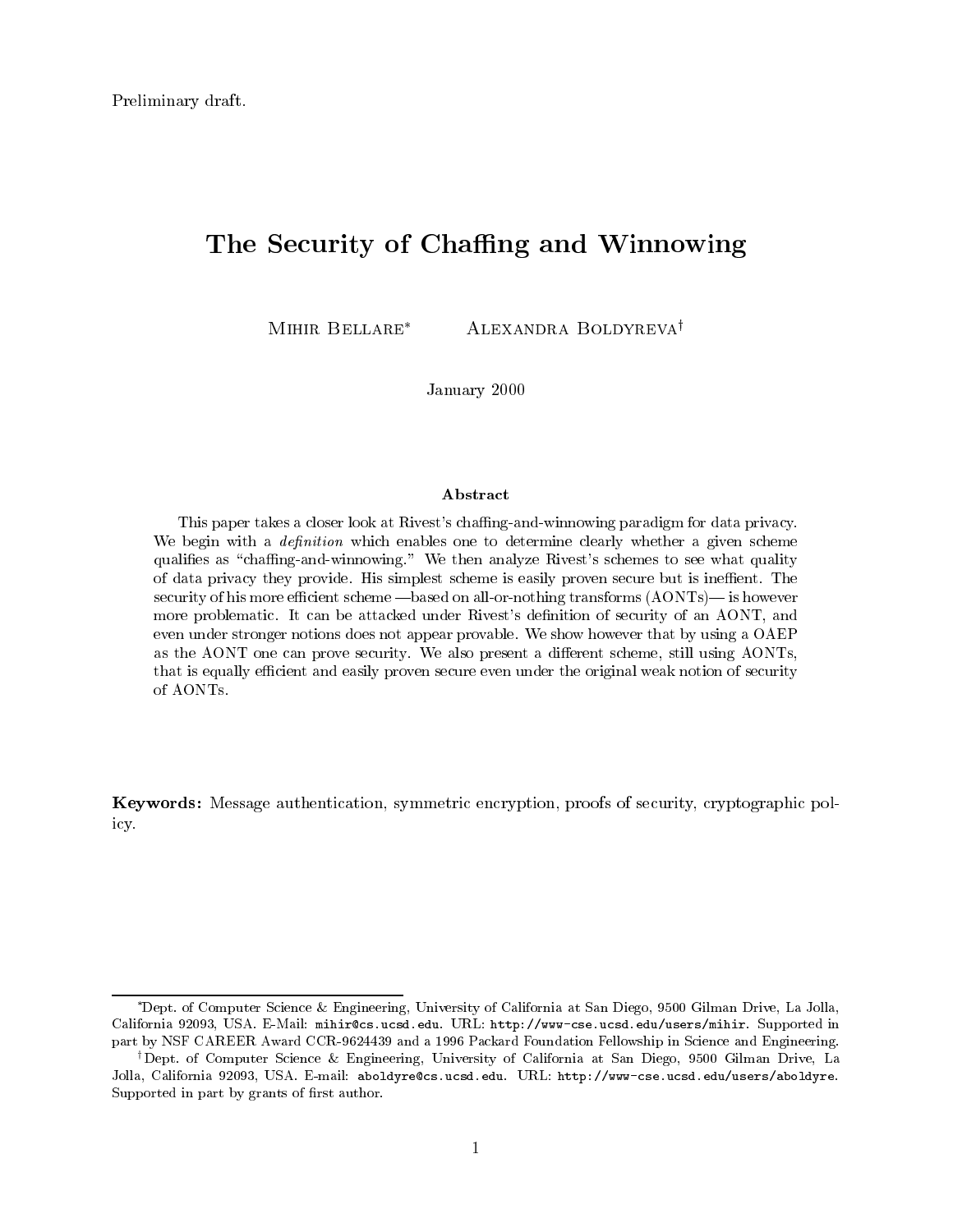# Contents

| $\mathbf{1}$ | Introduction                                                                                                                                                                                                                          | 3              |
|--------------|---------------------------------------------------------------------------------------------------------------------------------------------------------------------------------------------------------------------------------------|----------------|
|              | 1.1                                                                                                                                                                                                                                   |                |
|              | Defining chaffing and winnowing respectively in the set of the set of the set of the set of the set of the set of the set of the set of the set of the set of the set of the set of the set of the set of the set of the set o<br>1.2 | $\overline{4}$ |
|              | 1.3                                                                                                                                                                                                                                   | 4              |
|              | 1.4                                                                                                                                                                                                                                   | -5             |
|              | 1.5                                                                                                                                                                                                                                   | -6             |
| $2^{\circ}$  | Symmetric encryption, PRFs and AONTs                                                                                                                                                                                                  | 6              |
| 3            | Defining chaffing and winnowing                                                                                                                                                                                                       | 8              |
| 4            | Bit-by-Bit CW                                                                                                                                                                                                                         | 10             |
| 5            | The scattering scheme                                                                                                                                                                                                                 | 12             |
| 6            | A new chaffing and winnowing scheme                                                                                                                                                                                                   | 15             |
|              | References                                                                                                                                                                                                                            | 18             |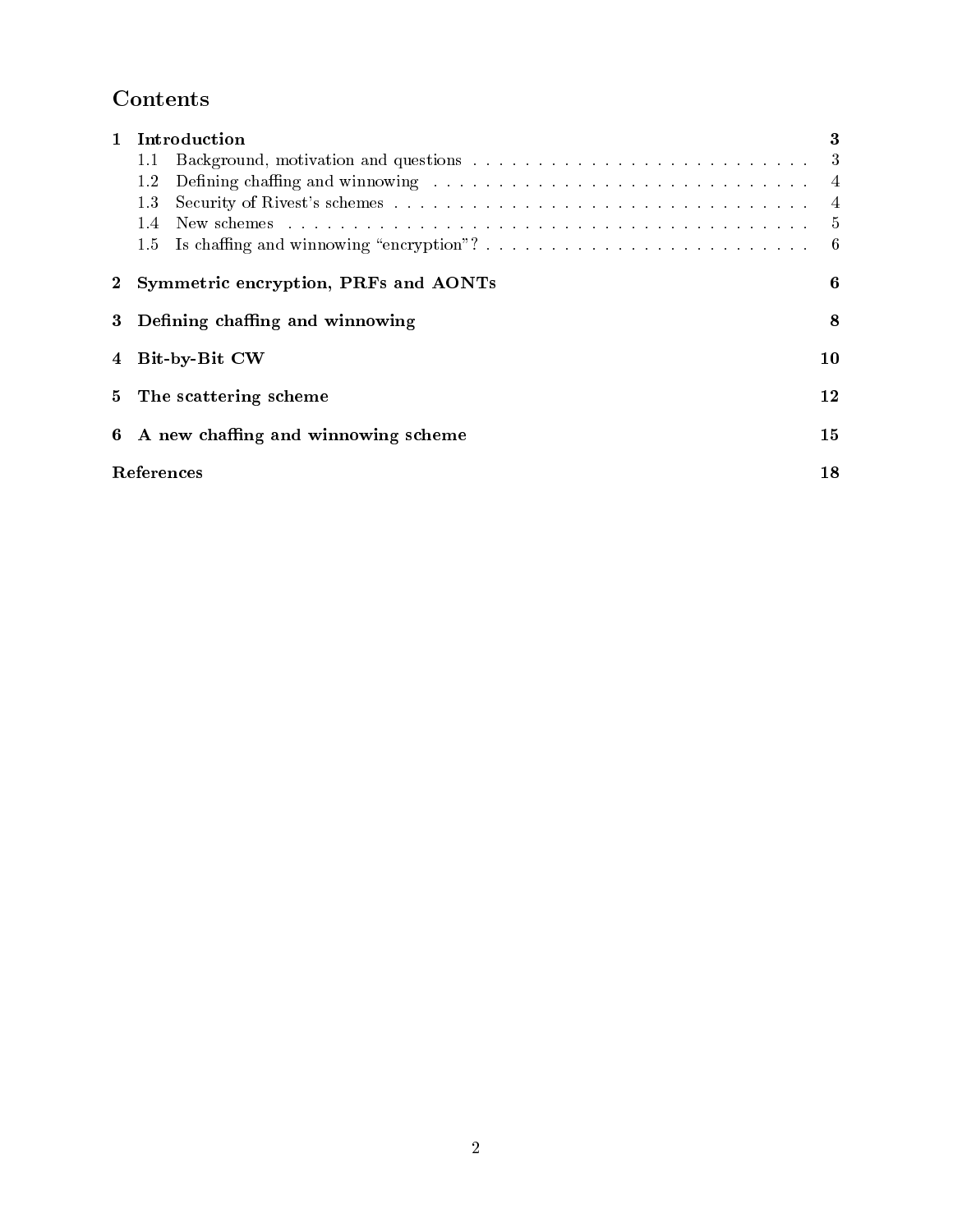### **Introduction**  $\mathbf 1$

Rivest presents a number of methods to achieve data privacy based on a paradigm he calls "chaffing" and winnowing" [8]. In this paper we

- $-$  Provide a *definition* of chaffing and winnowing
- | Assess whether the schemes of [8] can be proven to meet standard data-privacy goals, and, if so, under what kinds of assumptions on the underlying primitives
- $-$  Suggest more efficient schemes and analyze their security.

Let us first provide some background and motivation, and see what are the basic questions. Then we discuss our contributions in more detail.

#### 1.1Background, motivation and questions

Chang and winnowing uses a message authentication code (MAC) to provide privacy. This by itself is hardly novel, particularly since Rivest notes that in order to have privacy the MAC must be a pseudorandom function— there are many well-known ways to use a pseudorandom function to provide privacy. The interest of chaffing and winnowing arises from the particular manner in which the MAC is used, which is roughly the following. Each data block is authenticated so that one has a sequence of data-MAC pairs. Then "chaff" is interspaced, this consisting of pairs, each being a block with a random tag. The receiver can discard blocks with invalid tags —this is called "winnowing"— thereby recovering the data. (Within this framework, many specific methods are possible.) Privacy requires that it be computationally infeasible for an adversary to tell valid MACs from random tags. (But is also very sensitive to the manner in which chaff is interspaced.) Rivest argues that the use of the MAC here stays within its functionality as an authentication mechanism, and thereby makes moot a policy that restricts "encryption" while allowing authentication.

Chang-and-winnowing has received a lot of attention on the political front, but little on the technical front barring that in the initial paper. It merits more serious attention from cryptographers. An immediate reason is that a better technical understanding leads to a better understanding of the implications for the debate on cryptographic policy. The more important reason however is foundational. As Rivest notes in introducing his idea, there are very few paradigms for cryptography's main goal, namely data privacy. A new paradigm such asthe one he presents should to be explored in order to assess its potential.

The description and examples in  $[8]$  suffice to get the gist of the idea, but as we consider more complex mechanisms it is sometimes difficult to decide whether they obey the "rules of the game." A definition is needed to settle such questions, and also for rigorous security analyses. Accordingly, we begin there.

Chaffing and winnowing purports to provide data-privacy. A basic question is about the quality of privacy that it can provide. Specically we want to know how it compares to standard mechanisms such as modes of operation of a block cipher, which have been proven to meet strong, well-defined notions of privacy under appropriate assumptions [1]. Can chaffing and winnowing based schemes provide the same level of privacy, and, if so, can this be proven, and under what assumptions?

The final question we want to address is the cost of the method. How cost-effective can chaffing and winnowing be, especially compared to standard encryption mechanisms?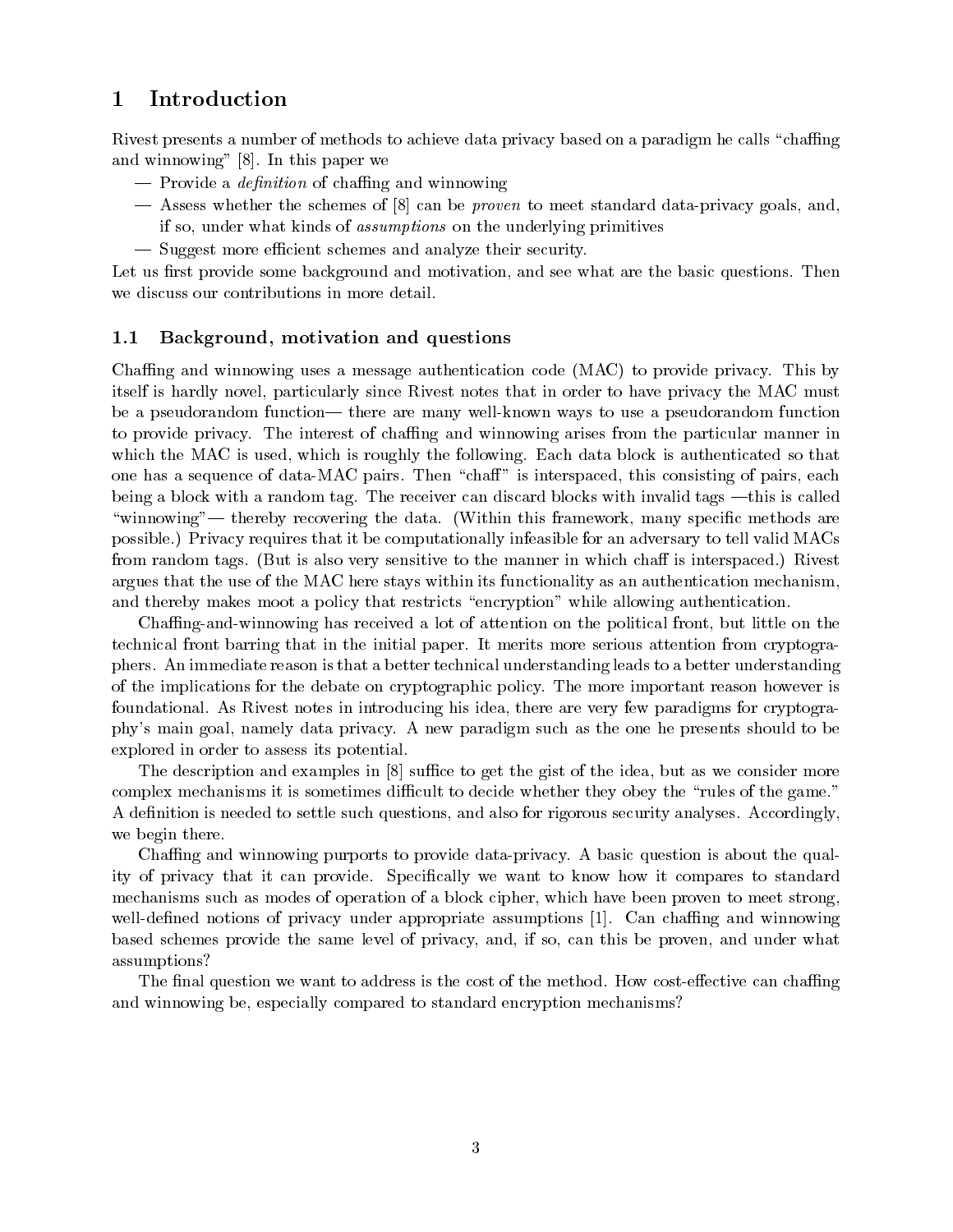#### 1.2Defining chaffing and winnowing

The security goal of a chaffing and winnowing scheme is to provide privacy in a symmetric setting. Accordingly, from the security point of view, it is  $\text{min}$  fact, must be treated simply as a symmetric encryption scheme. There is some "encryption" process that takes a message and creates a "ciphertext", and some "decryption" process that takes the ciphertext and recovers the message. both operating under a common secret key. (This is the key for the MAC.) These processes are not implemented in "usual" ways, but, abstractly, they must exist, else it is moot to talk of achieving privacy. Once this is understood, security can be measured using any of several well-known notions in the literature. (We adopt the simplest, namely the "find-then-guess" notion of  $[1]$ , which is the most direct extension to the symmetric case of the notion of indistinguishability of [7].)

Thus what defines chaffing and winnowing as a "notion" is not some novel security property but rather a novel set of restrictions on the processes (namely encryption and decryption) directed at achieving a standard security property (namely data privacy). The crux of the denition is to pin down these restrictions. We view a chang and winnowing based encryption scheme as arising by the use of an authentication to privacy transform (ATPT) over a MAC-based authentication channel.

The channel captures the manner in which the parties have access to the MAC function  $MAC(K, \cdot)$ . An application on the sender side can pass data down to be MACed, thereby creating a packet (data-MAC pair) which is transmitted over the channel. (The application has no direct access to the  $\text{MAC}(K, \cdot)$  function let alone to the underlying key K.) At the receiving end, packets with invalid MACs are dropped and the data from valid packets is passed up to the receiving application. (The latter sees no MACs and does not even know of the existence of the dropped packets.) See Figure 1 and Definition 3.1.

The ATPT consists of three algorithms whose important feature is that they are all entirely keyless. The sending application applies a MakeWheat algorithm to the plaintext to turn it into a sequence of data blocks to be passed to the authentication channel. (In one of Rivest's schemes, this algorithm uses an all-or-nothing transform.) An AddChaff procedure is responsible for interspacing chaff packets into the stream of valid packets output by the authentication channel. Finally the receiving application applies a Recover algorithm to the received data blocks to get back the plaintext. See Definition 3.2.

We stress again that the algorithms in the ATPT are keyless, so that on their own they cannot be used to provide privacy. The chaff and winnow based encryption scheme is realized by coupling these algorithms with the authentication channel. This is illustrated in Figure 2.

This definition can help clarify the contribution of chaffing and winnowing to the debate on cryptographic policy by providing a means to evaluate whether a particular method qualies as "legal encryption based on authentication." If one scheme meeting the definition qualifies, so do the rest, even if their implementation is more complex.

#### 1.3Security of Rivest's schemes

Rivest notes that his first few examples will not provide a high level of privacy. (In particular they will not meet a notion of privacy such as find-then-guess.) The first serious candidate is the bit-by-bit scheme.

BIT-BY-BIT SCHEME. Here the MakeWheat procedure splits the plaintext into bits and appends a counter or nonce to each bit. These data blocks are MACed. The AddChaff procedure inserts, for every valid packet, an invalid packet with the opposite bit value and an appended nonce, together with a random value for the tag. We prove that this scheme provides privacy in the find-then-guess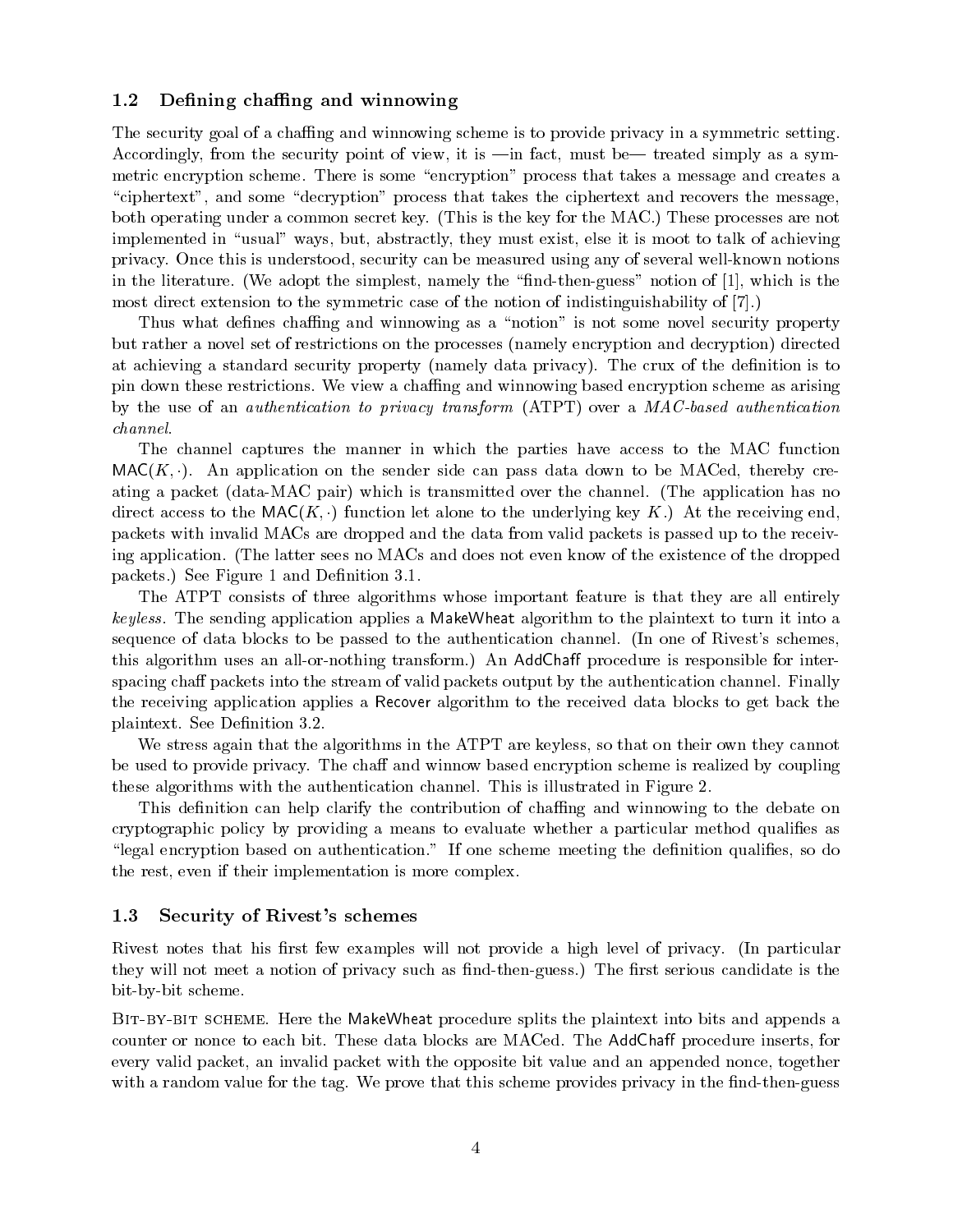sense assuming the MAC is a pseudorandom function. The concrete security analysis is provided in Theorem 4.2.

This indicates that chaffing and winnowing can provide privacy of as high a quality as standard encryption schemes, and furthermore with provable guarantees based on the same assumption  $\overline{\phantom{a}}$ namely a pseudorandom function— used to prove the security of popular block cipher modes of operation. There is however a high cost in bandwidth: two nonces and two tags are needed per bit of plaintext.

SCATTERING SCHEMES. In order to reduce the bandwidth, Rivest suggests an alternative paradigm. First apply an all-or-nothing transform (AONT) [9] to the plaintext. (This is a keyless, invertible transform with the property that inversion is hard if any block of the output is missing.) Each block of the output of the AONT is MACed, resulting in a stream of valid packets. Then  $s$  -chail packets are inserted into random positions in this stream. Intuitively, an adversary must guess the positions of all s <sup>0</sup> cha packets in order to decipher. (Accordingly it is suggested that security will be provided for a value of  $s$  -that does not depend on the length of the plaintext, eg.  $s = 128$ , so this method is cost-effective for long plaintexts.) Upon closer examination, however, the security provided by this paradigm is unclear. We note first that under the original definition of an AONT provided in  $[9]$  the scheme is insecure. (We show that there are example AONTs that meet the definition of  $[9]$ but for which there are attacks compromising the privacy of the chang and winnowing scheme.) It is natural to then try to use Boyko's stronger definition of security for an AONT [5]. In that case the analysis is inconclusive: the stronger property of an AONT still does not appear to suffice to prove security of the chang and winnowing scheme, but neither do we exhibit a counter-example that confirms this. We would prefer a mechanism for which a proof is possible.

SCATTERING WITH OAEP. The above-mentioned analyses indicate that in general an AONT seems neither necessary nor sufficient as the initial transform to provide privacy of the scattering based chaffing and winnowing scheme. We show however that if the OAEP transform of  $[4]$  is used as the AONT, then privacy can be proved. (This, like all security proofs involving OAEP, is in a random oracle model [3]). The concrete security analysis provided in Theorem 5.2 supports the intuition regarding the scattering scheme provided in  $[8]$ — the probability of breaking the scheme is inversely proportional to  $\binom{s+s}{s}$  where s is the number of blocks in the output of OAEP and s' is the number of chaff blocks.

Note that OAEP has been shown to be a secure AONT [5], but given the above we cannot exploit this here. Instead, our proof is direct, based on techniques from [4, 5].

### New schemes

Recall that the motivation for the scattering scheme was to reduce bandwidth relative to the bitby-bit scheme. The security is provable in a specic case, namely when the AONT is OAEP. We would prefer a method that could be more generally instantiated and proven secure, and also had the potential to avoid the random oracle model in analyses.

We point out that there is indeed an alternative method that is simpler, can be proven secure, and is equally cost-effective. It too makes use of AONTs, but requires them only to meet the weak security requirement of [8] as opposed to the strong one of [5]. (This makes it more likely that random oracles are not required for a secure instantiation.) Apply the AONT to the plaintext as before. Rather than scattering chaff into the output blocks, however, simply treat a prefix of this output as the plaintext for the bit-by-bit chang and winnowing scheme and apply the latter. In other words, we are suggesting that one can use a general paradigm: apply an AONT to the plaintext and then encrypt a prex of the output of the AONT. Theorem 6.2 provide a concrete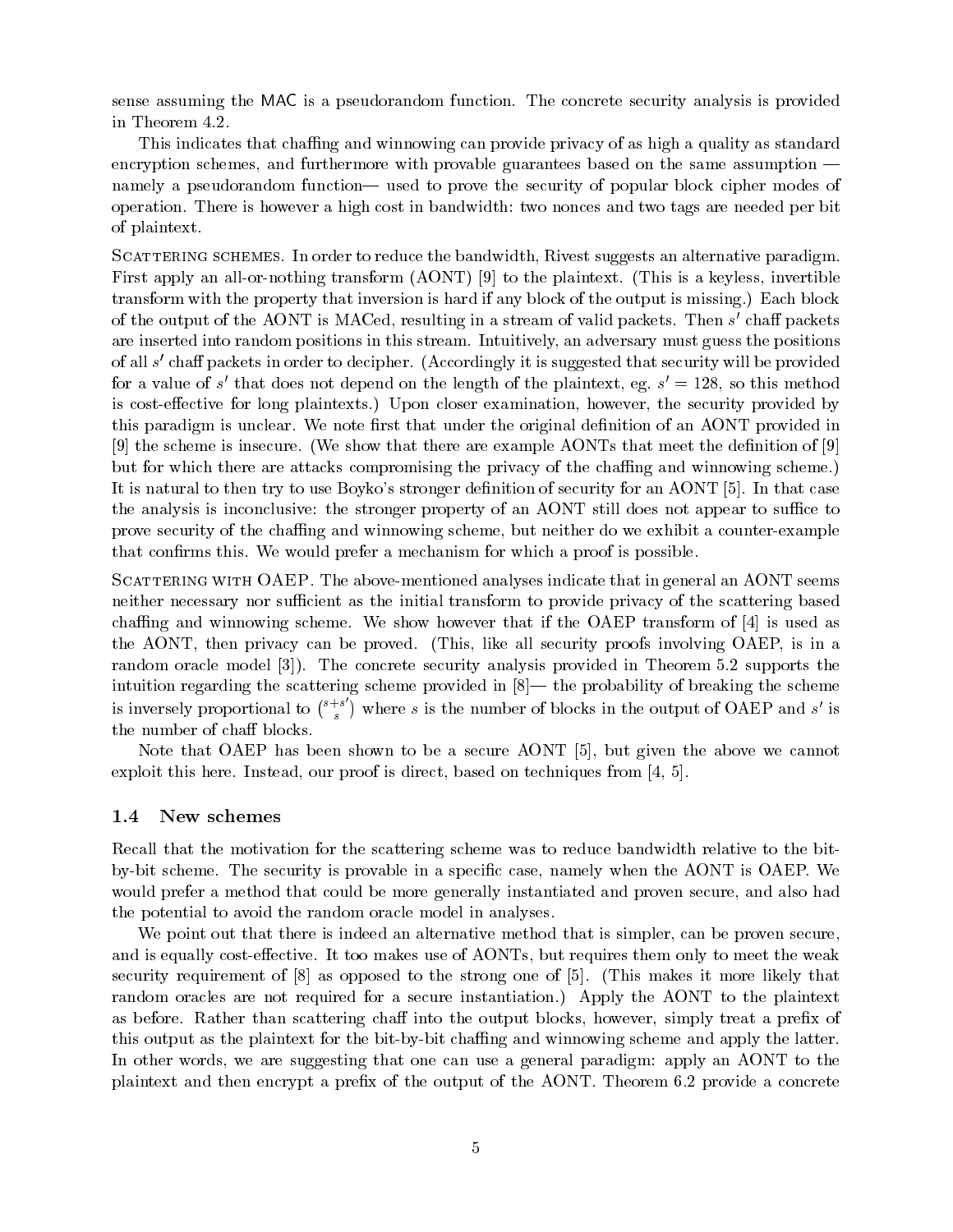security analysis of this paradigm at a general level, and Corollary 6.3 summarizes the security of the final chaffing and winnowing scheme. (It is surprising that this simpler method was not suggested earlier in this setting. The reason could be that it was unclear whether it really met the "rules of the game" in terms of being a chaffing and winnowing scheme. Having a definition enables us to answer this, and in fact we show that it does meet the definition.)

### 1.5Is chaffing and winnowing "encryption"?

We view chaffing and winnowing schemes as (special kinds of) symmetric encryption schemes, the key for encryption and decryption being that of the MAC function. This might at first seem to contradict Rivest's view  $[8]$ . He says that the process of chaffing and winnowing is "not encryption" and that there is no "decryption key." These views are not at odds with each other; the difference is purely in terminology. We are using the technical terminology of cryptographers which is more suited to security analyses, while Rivest uses the terminology of cryptographic policy discussion. (The convention in modern cryptography, which we are following here, is to use the term "encryption") scheme" for any mechanism whose goal is to provide privacy. Under this convention, the key for the MAC is, by definition, a decryption key, since it enables recovery of the plaintext from the ciphertext. In cryptographic policy, \encryption" seems to refer to certain mechanisms rather than a goal. Actually, exactly what it refers to is unclear, which is part of the point made in [8].)

## 2 Symmetric encryption, PRFs and AONTs

We wish to assess the (concrete) security of certain chaff-and-winnow based confidentiality procedures when viewed as symmetric encryption schemes, assuming the underlying MAC is a pseudorandom function. To do this we need to briefly recall formal notions of security for symmetric encryption and PRFs. We also need security definitions for all-or-nothing transforms which are used in some schemes.

SYMMETRIC ENCRYPTION. A symmetric encryption scheme  $SE = (K, \mathcal{E}, \mathcal{D})$  consists of a (randomized) key generation algorithm K (returning a key K), <sup>a</sup> (randomized orstateful) encryption algorithm  $\epsilon$  (taking  $\kappa$  and a message  $m \in \{0, 1\}$  to return a ciphertext  $C$ ) and a decryption algorithm D (taking B and a ciphert city and returning a message). We require that  $\Gamma$  (M)  $\Gamma$   $\Gamma$ for all  $M \in \{0, 1\}$ . In the "find-then-guess" model [1] an adversary is given an oracle for encryption under key  $K$  and wins if it can find two equal-length messages whose ciphertexts it can later distinguish. Below we associate to any adversary an "advantage" which measures its winning probability, and then use as security measure of the scheme the maximum possible advantage subject to stated resource restrictions on the adversary.

**Definition 2.1 [Find-then-guess security of encryption, [1]** Let  $SE = (K, \mathcal{E}, \mathcal{D})$  be a symmetric encryption scheme. For an adversary A and  $b = 0, 1$  define the experiment

**Experiment Exp<sub>SE</sub>**
$$
(A, b)
$$
  
 $K \stackrel{R}{\leftarrow} \mathcal{K}$ ;  $(M_0, M_1, St) \leftarrow A^{\mathcal{E}_K(\cdot)}$ (find);  $C \leftarrow \mathcal{E}_K(M_b)$ ;  $d \leftarrow A^{\mathcal{E}_K(\cdot)}$ (guess, C, St)  
Return d

It is mandated that  $|M_0| = |M_1|$  above. Now define the *advantage* of A and the *advantage function* of the scheme respectively, as follows:

$$
\mathbf{Adv}_{\mathsf{SE}}^{\text{priv}}(A) = \Pr\left[\mathbf{Exp}_{\mathsf{SE}}^{\text{priv}}(A,0) = 0\right] - \Pr\left[\mathbf{Exp}_{\mathsf{SE}}^{\text{priv}}(A,1) = 0\right]
$$
  

$$
\mathbf{Adv}_{\mathsf{SE}}^{\text{priv}}(t,q,\mu) = \max_{A} \left\{\mathbf{Adv}_{\mathsf{SE}}^{\text{priv}}(A)\right\}
$$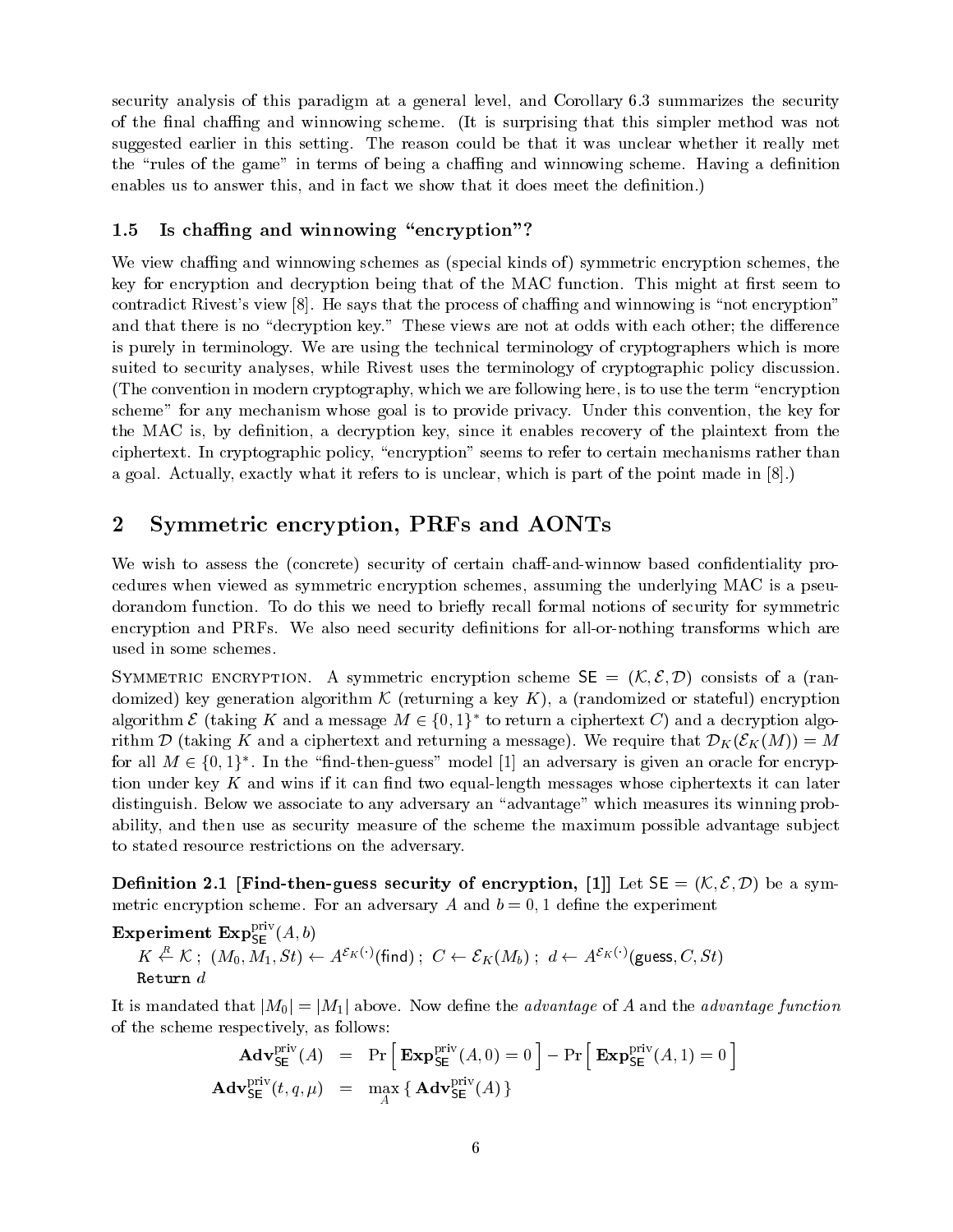where the maximum is over all A with "time-complexity" t, making at most q encryption oracle queries, these totalling at most  $\mu$  bits.

In this paper for simplicity we assume that all messages encrypted have the same length, usually denoted m. This means that  $\mu = mq$ . We also assume that the length of each of the challenge messages is  $m$ . The "time-complexity" refers to the worst case execution time of experiment  $\mathtt{Exp}_{\mathsf{SE}}^\bullet(A)$  plus the size of the code of A, in some fixed RAM model of computation. We are considering only chosen-plaintext attacks, not chosen-ciphertext attacks.

PSEUDORANDOM FUNCTIONS. CONSIDER A MAP  $F : \{0, 1\} \times S \rightarrow \{0, 1\}$  which takes a key  $K \in$  $\{0,1\}^k$  and an input x from the domain S to return an output  $y = F(K, x)$ . The domain S is for convenience  $\{0,1\}$  , or at least the set of all strings of length up to some very large maximum length. The notation  $g \leftarrow F$  is shorthand for  $K \leftarrow \{0,1\}^{\kappa}$ ;  $g \leftarrow F(K, \cdot)$ . We let R denote the family of all functions of S to  $\{0,1\}^l$  so that  $q \stackrel{R}{\leftarrow} R$  denotes the operation of selecting at random a function of S to  $\{0,1\}^l$ . A distinguisher D is an algorithm that takes an oracle for a function  $g: S \to \{0,1\}^l$ , and after computing with this oracle returns a bit. The following is the notion of [6] concretized as per [2].

**Definition 2.2** Let F, R be as above, let D be a distinguisher, and suppose  $t, q, \mu \geq 0$ . Define the advantage of  $D$ , and the advantage function of  $F$ , respectively, as

$$
\mathbf{Adv}_{F}^{\text{prf}}(D) = \Pr\left[D^{g} = 1 : g \stackrel{R}{\leftarrow} F\right] - \Pr\left[D^{g} = 1 : g \stackrel{R}{\leftarrow} R\right]
$$
\n
$$
\mathbf{Adv}_{F}^{\text{prf}}(t, q, \mu) = \max_{D} \left\{\mathbf{Adv}_{F}^{\text{prf}}(D)\right\}.
$$

where the maximum is over all  $D$  with time-complexity at most  $t$ , making at most  $q$  oracle queries, these totalling at most  $\mu$  bits.

ALL-OR-NOTHING TRANSFORMS. Rivest  $[9]$  defines an all-or-nothing transform as an efficiently computable, keyless, randomized transformation AONT which maps a message to a sequence of blocks and has the following properties: Given the AONT of some message, one can easily compute the original message, and given all but one of the output blocks, it is computationally infeasible to get any non-trivial information about the message. The (deterministic) inverse transformation permitting recovery of the message from the output is dentoted AONT1 .

We will Rivest's formalization of security —rather than the stronger requirement of Boyko's [5]— because Rivest's notion is easier (or at least, no harder) to achieve and suffices for our new scheme.

We assume for simplicity that the AONT takes input messages of length  $m$  and has outputs of length sn. The attack allowed is non-adaptive, meaning the adversary fixes beforehand the position of the output block that will be omitted. Denote the stage  $\mathcal{L}$   $\mathcal{L}$   $\mathcal{L}$  for  $\mathcal{L}$  and star state  $\mathcal{L}$ the adversary comes up with a pair of messages  $M_0$  and  $M_1$ , both of length m. In its guess stage it is given a AONT for one of the plaintexts  $M_0, M_1$ , with block L missing. The adversary wins if it correctly guesses which message goes with the challenge AONT. (The stronger requirement made by Boyko is that an adversary can choose any subset of the bit positions to play the role of the missing bits, not just a block of contiguous bits.) If  $A \in \{0,1\}$  is a string of s blocks, each n-bits long, then we let  $\mathcal{U}$  is a string consisting of blocks and string consisting of blocks and blocks are string of blocks and blocks are string of blocks and blocks are string of blocks and blocks are string  $1;$ ::::::L  $1;$  L  $1;$  L  $1;$  L  $1;$  L  $1;$  L  $1;$  L  $1;$  L  $1;$  L  $1;$  L  $1;$  L  $1;$  L  $1;$  L  $1;$  L  $1;$  L  $1;$  L  $1;$  L  $1;$  L  $1;$  L  $1;$  L  $1;$  L  $1;$  L  $1;$  L  $1;$  L  $1;$  L  $1;$  L  $1;$  L  $1;$  L  $1;$  L  $1;$  L  $1;$  L

**Definition 2.3** Let AONT be a (possibly randomized) algorithm taking inputs of length m and returning sn. Let  $\mathcal{C}$  be a block number of the and block number. For both  $\mathcal{C}$  is defined the problem of  $\mathcal{C}$ experiment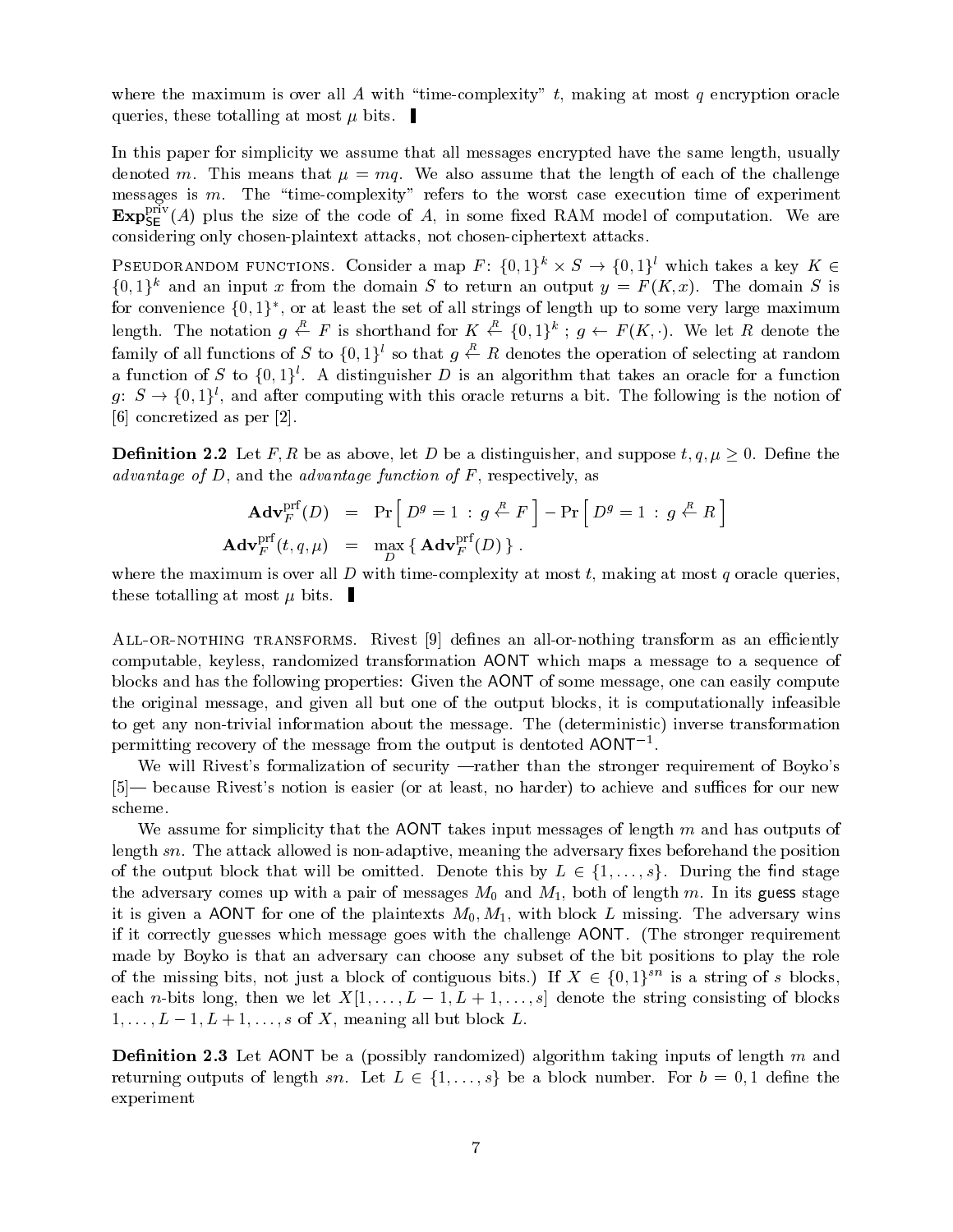

Figure 1: Authentication channel: An application on the sender side can put out a data stream  $dt_1,\ldots, dt_n$ . This is passed to a "tagging" procedure which invokes MAC(K, ) to append a MAC to each item, resulting in a stream of packets  $(dt_1, tg_1),\ldots, (dt_n, tg_n)$  where  $tg_i = \text{MAC}(K, dt_i)$  for  $i = 1, \ldots, n$ . This packet stream is transmitted across the channel. A receiving procedure uses  $MAC(K, \cdot)$  to "winnow" an incoming stream of packets: packets with invalid tags are discarded and the data from packets with valid tags is passed up to the receiving application. The applications do not have direct access to  $\mathsf{MAC}(K, \cdot)$  let alone to the underlying key K.

### Experiment  $\text{Exp}_{\text{AONT},L}^{aont}(A,b)$ AON I  $L$  (  $\rightarrow$  )  $\rightarrow$  )

 $\mathcal{M} = \{ \mathcal{M} \mid \mathcal{M} \mid \mathcal{M} \mid \mathcal{M} \mid \mathcal{M} \mid \mathcal{M} \mid \mathcal{M} \mid \mathcal{M} \mid \mathcal{M} \mid \mathcal{M} \mid \mathcal{M} \mid \mathcal{M} \mid \mathcal{M} \mid \mathcal{M} \mid \mathcal{M} \mid \mathcal{M} \mid \mathcal{M} \mid \mathcal{M} \mid \mathcal{M} \mid \mathcal{M} \mid \mathcal{M} \mid \mathcal{M} \mid \mathcal{M} \mid \mathcal{M} \mid \mathcal{M} \mid \mathcal{M} \mid \math$ 

Now define the *advantage* of A and the *advantage function* of AONT, respectively, as follows:

$$
\mathbf{Adv}_{\mathsf{AONT},L}^{\text{aont}}(A) \quad = \quad \Pr \left[ \ \mathbf{Exp}_{\mathsf{AONT},L}^{\text{aont}}(A,0) = 0 \ \right] - \Pr \left[ \ \mathbf{Exp}_{\mathsf{AONT},L}^{\text{aont}}(A,1) = 0 \ \right]
$$

 $\mathbf{A}\mathbf{d}\mathbf{v}_{\mathsf{A}\mathsf{O}\mathsf{N}\mathsf{T},L}(t) = \max_{A} \{ \mathbf{A}\mathbf{d}\mathbf{v}_{\mathsf{A}\mathsf{O}\mathsf{N}\mathsf{T},L}(A) \}$ 

where the maximum is over all A with  $\Gamma$  with  $\Lambda$  with  $\Lambda$  with  $\Lambda$ 

### Defining chaffing and winnowing 3

Fix for reference a map MAC:  $\{0, 1\}^n \times \{0, 1\}^n \rightarrow \{0, 1\}^n$  to be used as a message authentication code. (Security assessments will assume that this map is a pseudorandom function, but discussions and constructions will refer to it as a MAC.) A packet is a pair  $(dt, tg)$  consisting of data dt and a tag tg where the length of tg is *l*-bits, the length of the output of MAC. A packet  $(dt, tg)$  is valid with respect to MAC<sub>K</sub> —where  $K \in \{0,1\}$  is some key for the MAC— if MAC<sub>K</sub>(dt) = tg, and *invalid* with respect to  $\mathsf{MAC}_K$  otherwise. When  $\mathsf{MAC}_K$  is understood, we simply talk of valid and invalid packets.

The sender and receiver have an authenticated channel of communication based on the MAC. Each party has a module responsible for authentication. These modules hold in common a key  $K \in \{0, 1\}$  for the MAC. When the sender wants to send data dt to the receiver in an authenticated way, the sender passes dt to its authentication module, which creates the (valid) packet Pkt  $=$  $(dt, MAC(K, dt))$ . This packet is sent to the receiver. We call this the "tag" procedure. The packet is received by the receiver's authentication module, which veries the tag. If the tag is valid, it passes the data "up" to the receiver. If the tag is not valid, the packet is simply discarded; nothing is passed up to the receiver. The receiving module thus acts as a "filter", separating "wheat" (valid) packets from "chaff" (invalid) packets, and passing to the receiver only the data from the valid packets. This is what  $[8]$  calls the "winnow" procedure. The two procedures are specified in detail below, and the channel is depicted in Figure 1.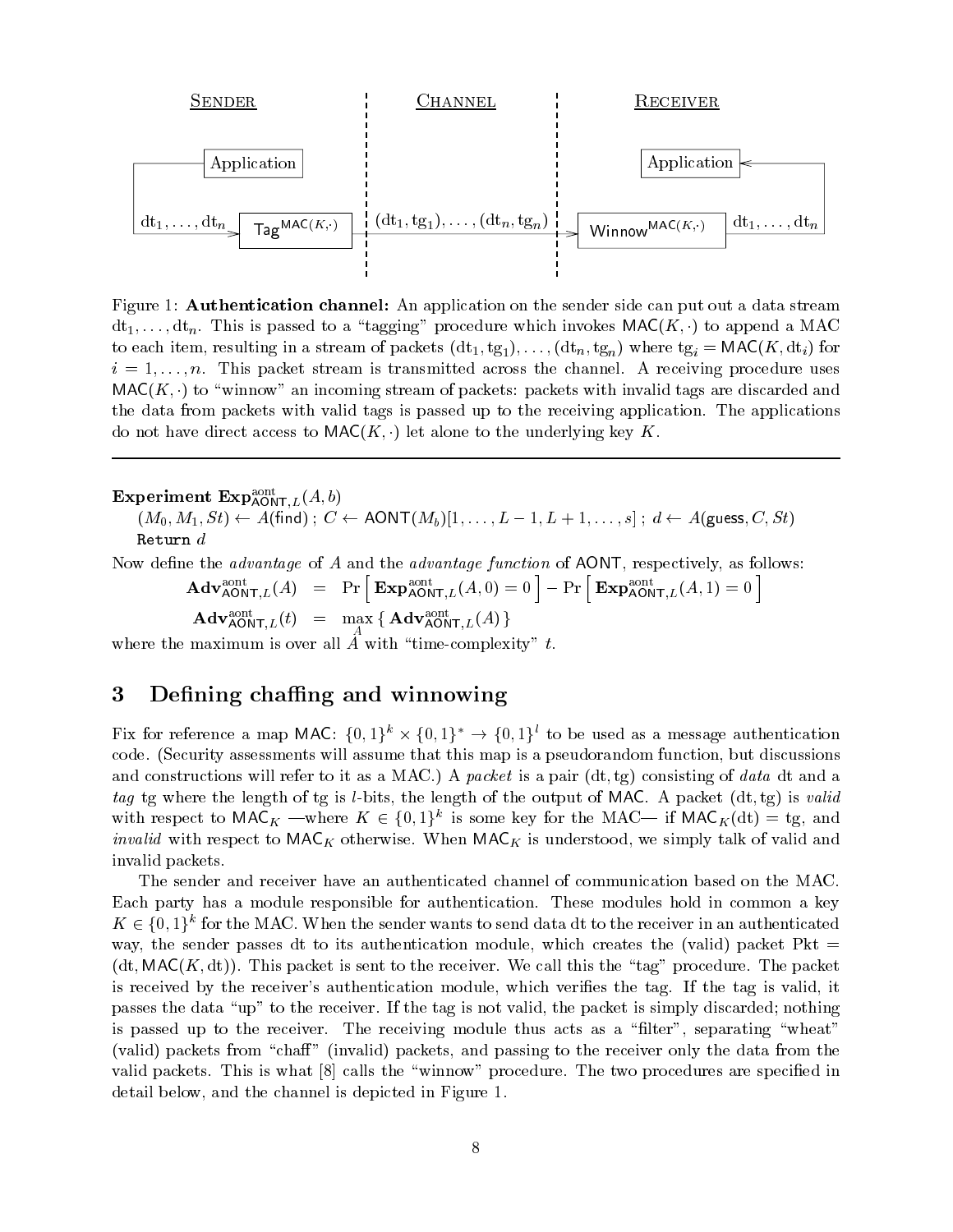

MakeWheat a (keyless) transform MakeWheat to yield a sequence  $w_1, \ldots, w_n$  of strings, each of which is  $w_1$ <br> $w_1$ a (keyless) transform MakeWheat to yield a se $q$  -contracts and  $q$  is the string of which is a contract in the which is a contract of which is a contract of which is a contract of which is a contract of which is a contract of which is a contract of which is a contr MACed to yield a stream  $Pkt_1 = (w_1, tg_1), \ldots$ , Pkt<sub>n</sub> =  $(w_n, tg_n)$  of valid packets, where tg<sub>i</sub> =  $\mathsf{MAC}(K, w_i)$  for  $i = 1, \ldots, n$ . The (keyless) AddChaff procedure adds chaff packets to produce a new stream  $Pkt'_1,\ldots,Pkt'_{n'}$  of packets (the ciphertext) which is sent to the receiver. They hit the receiver's winnow (cf. Definition 3.1) which discards packets with invalid MACs, and passes up to the receiver the data  $dt_1,\ldots, dt_n$  from the valid packets. A (keyless) Recover procedure now puts this data together to get back the original message  $M$ . The three keyless algorithms MakeWheat, AddChaff, and Recover comprise what we call the ATPT (authentication to privacy transform) $$ they enable the possibility of obtaining confidentiality via an existing authentication channel without the addition of any extra cryptographic elements.

Figure 2: Chaff-and-winnow based "encryption".

Definition 3.1 [MAC-based tag and winnow procedures] We associate to a MAC function MAC:  $\{0,1\}^k \times \{0,1\}^* \to \{0,1\}^l$  the following tag and winnow procedures. The tag procedure  $\mathcal{M}$  =  $\{0, 1\}^* \times \{0, 1\}^* \rightarrow \{0, 1\}^*$  the following *tag and winnow procedures*. The tag procedure and packet from the input data. The winnow procedure takes as input a stream of packets and returns the data of the valid packets:

> Algorithm Winnow<sup>MAC(K,:)</sup>(Pkt<sup>1</sup><sub>1</sub>,...,Pkt<sup>1</sup><sub>n'</sub>) Algorithm  $\mathsf{Tag}^{\mathsf{MAC}(K,\cdot)}$ For  $i = 1, \ldots, n$  do For  $i = 1, \ldots, n'$  do  $tg_i \leftarrow \mathsf{MAC}(K, dt_i)$ Parse Pkt'<sub>i</sub> as  $(dt, tg)$ Return  $(dt_i, tg_i)$ If  $\mathsf{MAC}(K, dt) = tg$  then return dt EndFor EndFor

Here  $\Lambda \in \{0, 1\}^n$  is a key for the MAC and n is the number of packets in the input stream.

The receiver has no direct access to the packets or their MACs, no access to (or even knowledge of ) the invalid packets, which are simply discarded by the winnow procedure. The receiver only gets, in order, the data part of the valid packets.

**Definition 3.2 [ATPT]** An *authentication to privacy transform* (ATPT) with tag length  $l$  is a triple  $ATPT = (MakeWheat, AddChaff, Recovery)$  of algorithms, where

• MakeWheat takes as input a message M and returns a sequence  $w_1,\ldots,w_n$  of strings called the wheat strings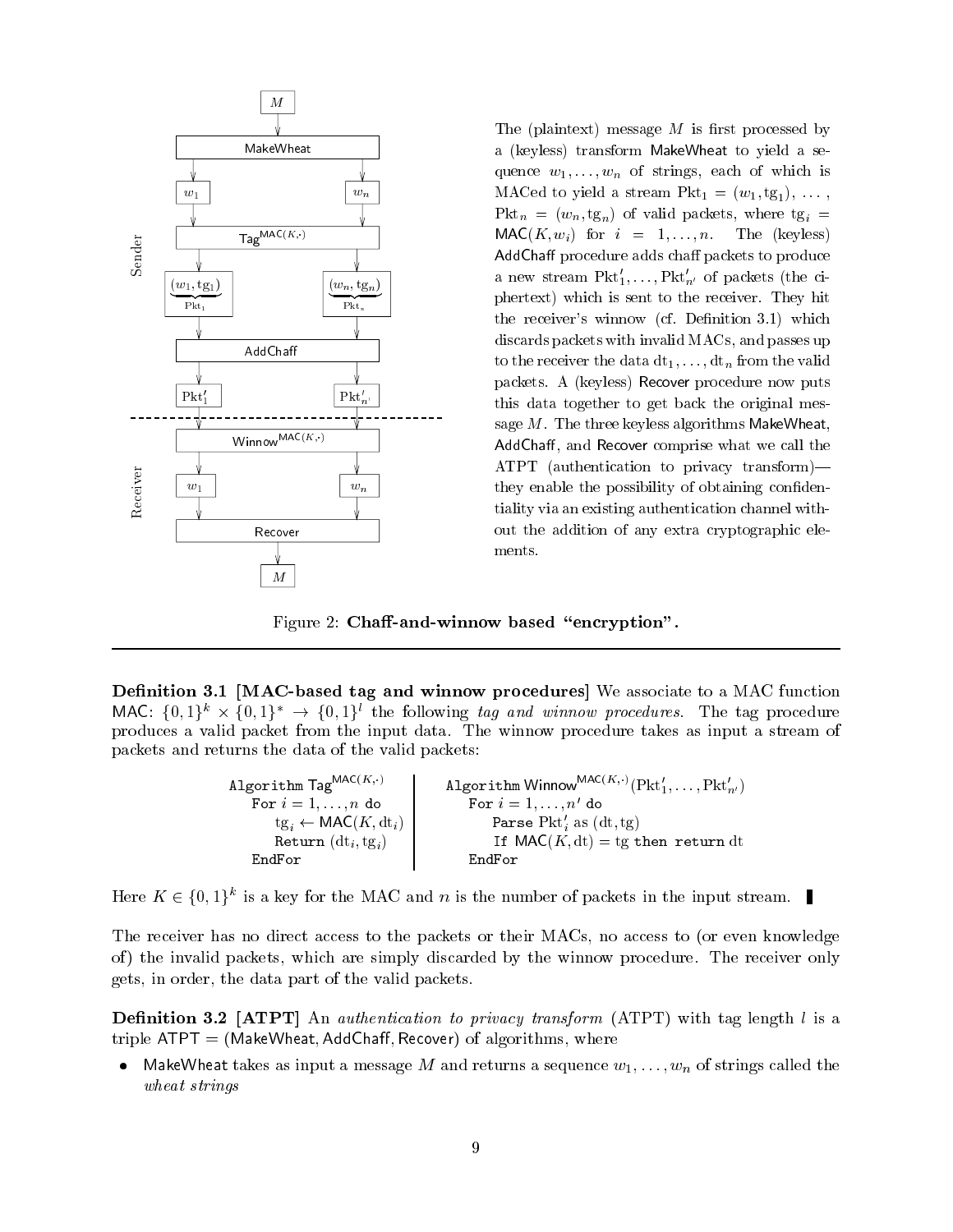- AddChaff takes as input a sequence  $Pkt_1,\ldots,Pkt_n$  of packets called the *wheat packets* and returns another sequence  $Pkt'_{1},\ldots,Pkt'_{n'}$  of packets
- Recover takes as input strings  $d_1, \ldots, d_n$  and returns a message M.

The first two algorithms can be probabilistic or stateful (accessing a global state variable such as a counter). The last algorithm is usually deterministic and stateless.

An ATPT above is used in combination with an authentication channel to provide confidentiality. The way the process works is depicted and explained in Figure 2. Our interest is in the security of this entire procedure viewed as a symmetric encryption scheme. For this purpose it is convenient to think of it more as a standard symmetric encryption scheme, consisting of a key generation, encryption and decryption procedure. (The fact that it works by chaff and winnow is irrelevant to the security, although of course crucial to policy debate.) Below, we specify the symmetric encryption scheme that results from running a given ATPT over a given authentication channel, by specifying the three constituent algorithms.

**Definition 3.3** Let ATPT = (MakeWheat, AddChaff, Recover) be an ATPT with tag length  $l$ , and let MAC:  $\{0, 1\}^n \times \{0, 1\}^n \rightarrow \{0, 1\}^n$  be a MAC. Associated to them is a *canonical encryption scheme*  $(\mathcal{K}, \mathcal{E}, \mathcal{D})$ . The key generation algorithm  $\mathcal{K}$  is the same as that of the MAC, namely it outputs a random k-bit key K, and the encryption and decryption algorithms are as follows:

Algorithm  $\mathcal{E}_K(M)$  $\sim$   $\sim$   $\sim$   $\sim$   $\sim$ (w1;:::;wn) MakeWheat(M) For i = 1;:::;n do  $P = P \cdot \mathbf{w}$  , with  $P \cdot \mathbf{w}$  , with  $P \cdot \mathbf{w}$  $(\text{Pkt}'_1,\ldots,\text{Pkt}'_{n'}) \leftarrow \text{AddChaff}(\text{Pkt}_1,\ldots,\text{Pkt}_n)$  ${\tt Return}\;{\tt Fkt}_1,\ldots,{\tt Fkt}_{n'}$ Algorithm  ${\color{black} D}_K({\color{black} \operatorname{Pkt}_1},\ldots,{\color{black} \operatorname{Pkt}_{n'}} )$  $(\text{dt}_1,\ldots,\text{dt}_n) \leftarrow \text{Winnow}(\text{Pt}_1,\ldots,\text{Pt}_n)$ M Recover(dt1;:::; dtn)

we require that  $D_K(\mathcal{L}_K(M)) = M$  for all  $M \in \{0, 1\}$ .

The last requirement is made so that this is a valid symmetric encryption scheme, meaning correctly encrypted data can be decrypted by a receiver that knows the secret key.

In the sequel, we will specify chaff-and-winnow based encryption schemes directly as standard symmetric encryption schemes, because this is more conducive to security assessments. Accordingly it is useful to have the following terminology.

**Definition 3.4** Let  $SE = (K, \mathcal{E}, \mathcal{D})$  be a symmetric encryption scheme. We say that SE is a  $chaff-and-winnow based encryption scheme$  if there exists an ATPT transform ATPT and a MAC MAC:  $\{0, 1\}^* \times \{0, 1\}^* \rightarrow \{0, 1\}^*$  such that  $\mathsf{SE}$  is exactly the canonical connuentiality procedure associated to ATPT and MAC as per Definition 3.3.

Having specified a symmetric encryption scheme, we will briefly indicate why it is a chaff-andwinnow based encryption scheme by saying what are the algorithms MakeWheat, AddChaff, and Recover.

### Bit-by-Bit CW  $\overline{\mathbf{4}}$

As above, MAC:  $\{0, 1\} \rightarrow \{0, 1\}$  is a message authentication code. In the bit-by-bit scheme, the sender maintains a counter *ctr* that is initially zero. The encryption procedure (more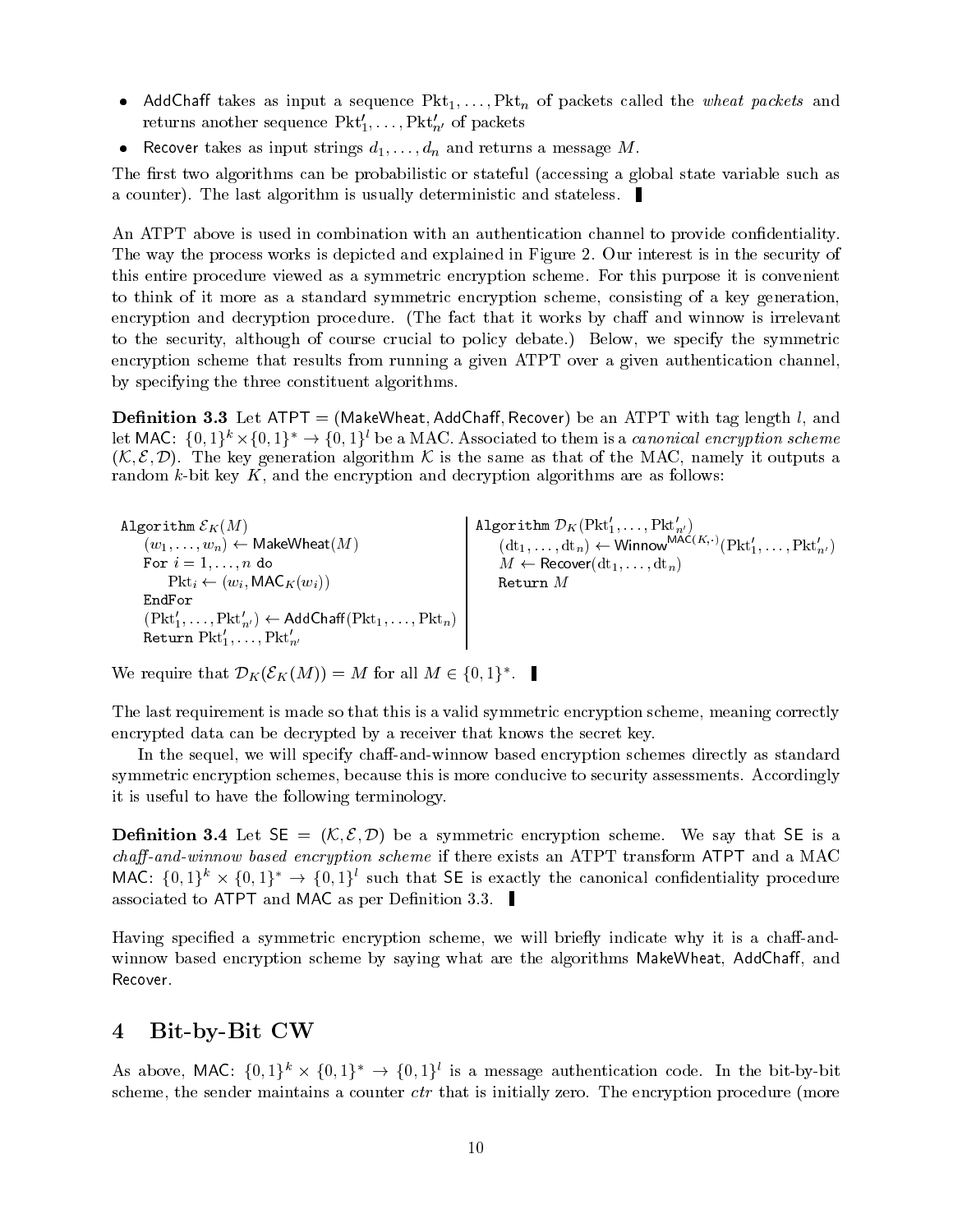precisely, the MakeWheat algorithm) increments this counter upon each invocation. Assume all messages to be encrypted have length m.

 $S$  a.e.  $\mathcal{B}$  a.e.  $\mathcal{B}$  this symmetric encryption algorithm K of this symmetric encryption algorithm K of this symmetric encryption algorithm K of this symmetric encryption algorithm K of this symmetric encryption scheme returns a random  $k$ -bit key K for the MAC, and the encryption and decryption algorithms are as follows:

 $\mathbf{L}$  .  $\mathbf{L}$  and  $\mathbf{L}$  and  $\mathbf{L}$  and  $\mathbf{L}$ Algorithm DK(Pkt1;:::; Pkt2m) For  $i = 1, \ldots, 2m$  do Break M into bits,  $M = b_1 \dots b_m$ For  $i = 1, \ldots, m$  do Parse  $Pkt_i$  as  $(dt, tg)$  $\text{tg}[i, b_i] \leftarrow \text{MAC}(K, b_i || \langle \text{ctr} + i \rangle)$ If  $\mathsf{MAC}(K, dt) = tg$ then return first bit of dt  $tg[i, b_i] \leftarrow \{0, 1\}^t$  $Pkt[i, 0] \leftarrow (0 || \langle \mathit{ctr} + i \rangle, \text{tg}[i, 0])$ EndFor  $Pkt[i, 1] \leftarrow (1||\langle \, ctr + i \rangle, \text{tg}[i, 1])$ EndFor  $ctr \leftarrow str + m$ Return  $Pkt[1, 0], Pkt[1, 1],..., Pkt[m, 0], Pkt[m, 1]$ 

Here  $\sigma$  denotes the complement bit of  $\sigma$  and  $\setminus \iota /$  denotes the binary representation of integer  $\iota$  as a binary string of some fixed, predefined length p. The "wheat" packets are Pkt[i, bi] for  $i = 1, \ldots, m$ and the chair packets are  $\Gamma$  kt $[i, i]$  for  $i = 1, \ldots, m$ .

We claim that this is a chaff-and-winnow based encryption scheme. We need to check that it has the form of Definition 3.3 for some ATPT. The MakeWheat procedure takes  $M$  and returns  $b_1\vert\vert\langle ctr\rangle,\ldots,b_n\vert\vert\langle ctr + m\rangle$ . The AddChaff procedure would get as input the wheat packets corresponding to this data stream, namely  $Pkt[1, b_1], \ldots, Pkt[m, b_m]$ . It would create the packets Pkt[1; b1 ];:::; Pkt[m; bm] and then output them in the order indicated by the output of EK above. The Recover procedure would receive  $b_1 \parallel \langle \text{ctr} \rangle, \ldots, b_m \parallel \langle \text{ctr} + n \rangle$  and would drop the counter values to return  $b_1 \ldots b_m$ .

The following theorem shows that this scheme meets the "find-then-guess" notion of privacy under the assumption that MAC is a PRF. The reduction is almost tight.

**Theorem 4.2** Let MAC:  $\{0, 1\}^n \times \{0, 1\}^n \rightarrow \{0, 1\}^n$  be a pseudorandom function and let  $\mathsf{SE} =$  $(\mathcal{K}, \mathcal{E}, \mathcal{D})$  be the bit-by-bit chaff-and-winnow based encryption scheme of Scheme 4.1. Assume the counter is p-bits long. Then for any t, q,  $\mu$  with  $\mu < 2^{p}$ -

$$
\mathbf{Adv}_{\mathsf{SE}}^{\text{priv}}(t, q, \mu) \leq 2 \cdot \mathbf{Adv}_{\text{MAC}}^{\text{prt}}(t, q', \mu') ,
$$

where  $q = \mu$  and  $\mu = (1 + p)\mu$ .

**Proof of Theorem 4.2:** Let A be any adversary trying to break the bit-by-bit CW encryption scheme in the find-then-guess setting as described in Section 2. We will design a distinguisher  $D$ which attacks the MAC as a pseudorandom function. D takes an oracle g:  $\{0, 1\}^* \rightarrow \{0, 1\}^l$ . The distinguisher does not know a priori whether g is drawn at random from  $F$  or from  $R$ . To figure it out D will use A. D will provide the ciphertext of one of the two messages found by A during its find stage and will respond to all oracle queries that A makes. Assume A makes q oracle queries totaling  $\mu$  bits, and runs for the time t. Here is what D does:

```
Distinguisher D^{g(\cdot)}
```

```
b \stackrel{R}{\leftarrow} \{0,1\}; (M_0, M_1, st) \leftarrow A^{\mathcal{E}^g}(find); C \leftarrow \mathcal{E}^g(M_b); d \leftarrow A^{\mathcal{E}^g}(guess, C, st)
If b=d then return 1 (PRF) else return 0 (random)
```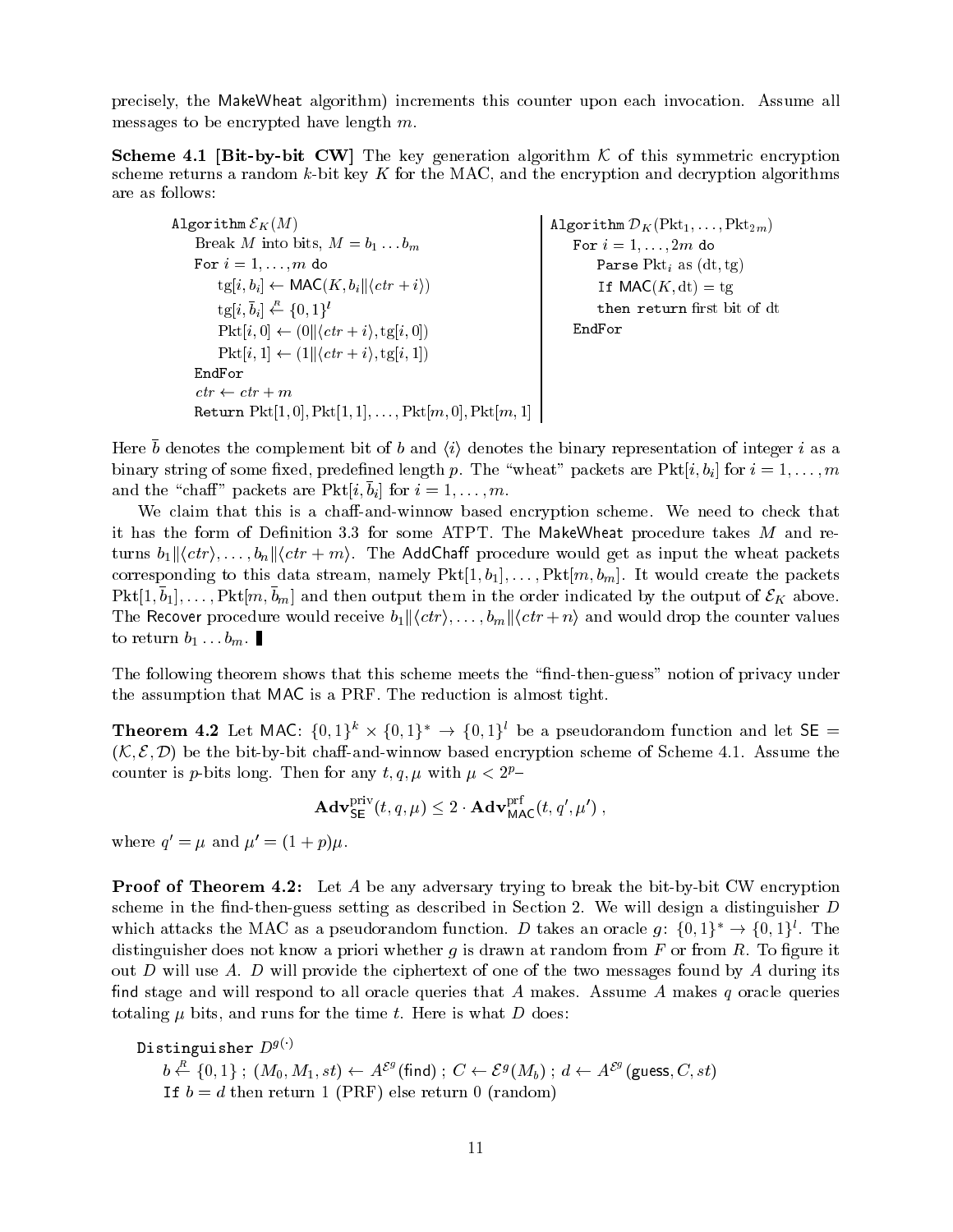Here  $\mathcal{L}^j(\cdot)$  denotes the procedure which substitutes an applications of MAC( $K, \cdot$ ) in  $\mathcal{L}_K$  with an application of  $g(\cdot)$ . It is possible for D to compute this as above because  $\mathcal{E}_K$  only makes oracle use of  $MAC(K, \cdot)$ . We now analyze this distinguisher. We claim that

$$
\Pr\left[D^g = 1 \,:\, g \stackrel{R}{\leftarrow} F\right] = \Pr\left[b = d \,:\, g \stackrel{R}{\leftarrow} F\right] = \frac{1}{2} + \frac{\mathbf{Adv}_{\mathsf{SE}}^{\text{priv}}(A)}{2}
$$
\n
$$
\Pr\left[D^g = 1 \,:\, g \stackrel{R}{\leftarrow} R\right] = \Pr\left[b = d \,:\, g \stackrel{R}{\leftarrow} R\right] = \frac{1}{2} + \frac{\mathbf{Adv}_{\mathsf{SE}^R}^{\text{priv}}(A)}{2}
$$

where  $\mathsf{S}\mathsf{E}^\tau$  denotes the encryption scheme using a random function in place of the MAC. Because of the globally incremented counter, oracle q is always invoked on distinct inputs. If oracle q is a random function, then its output on these distinct values yields a one-time pad, meaning random andunpredictable values, so the adversary cannot get any advantage. This means that  $\mathbf{Adv}_{SER}^{r}(A) = 0$ . Now by subtraction we get  $\mathbf{Adv}_{SEF}^{r}(A) \leq 2 \cdot \mathbf{Adv}_{F}^{r}(D)$ . The statement of the theorem follows after taking maximums.

If the counter is allowed to wrap around the scheme is obviously insecure. It is possible to use randomness instead of a counter. In this case each bit of the message is concatenated with random value represented as a string of some fixed predefined length. This value is drawn at random for each bit of the message. The analysis is analogous but the concrete security is worse due to birthday attacks.

The security of these schemes comes with a price. They are very inefficient since they have large data expansion: if the message is m bits long then  $2m(1 + p + l)$  bits are transmitted, where p is the length of a counter and  $l$  is the length of the output of the MAC.

Another scheme mentioned in [8] authenticated message blocks of some length rather than single bits, but the author already indicated that it was insecure under stringent notions of privacy such as the one we use here.

## 5 The scattering scheme

As before for MAC:  $\{0, 1\}^n \times \{0, 1\}^n \rightarrow \{0, 1\}^n$  be our message authentication code. In the scattering scheme, the output of an AONT is viewed as a sequence of s blocks, each  $n$  bits long. The ciphertext will contain  $s$  wheat packets interspaced with  $s \geq 0$  chail packets, where  $s$  is a parameter of the scheme. The wheat packet positions are a random subset of  $\{1,\ldots,s+s\}$ . The full description follows.

Scheme 5.1 [Scattering scheme] we hx an all-or-nothing transform AONT:  $\{0,1\}^m \rightarrow \{0,1\}^m$ . We assume that all messages to be encrypted have length m. The key generation algorithm  $K$  of this symmetric encryption scheme returns a random  $k$ -bit key  $K$  for the MAC, and the encryption and decryption algorithms are as follows: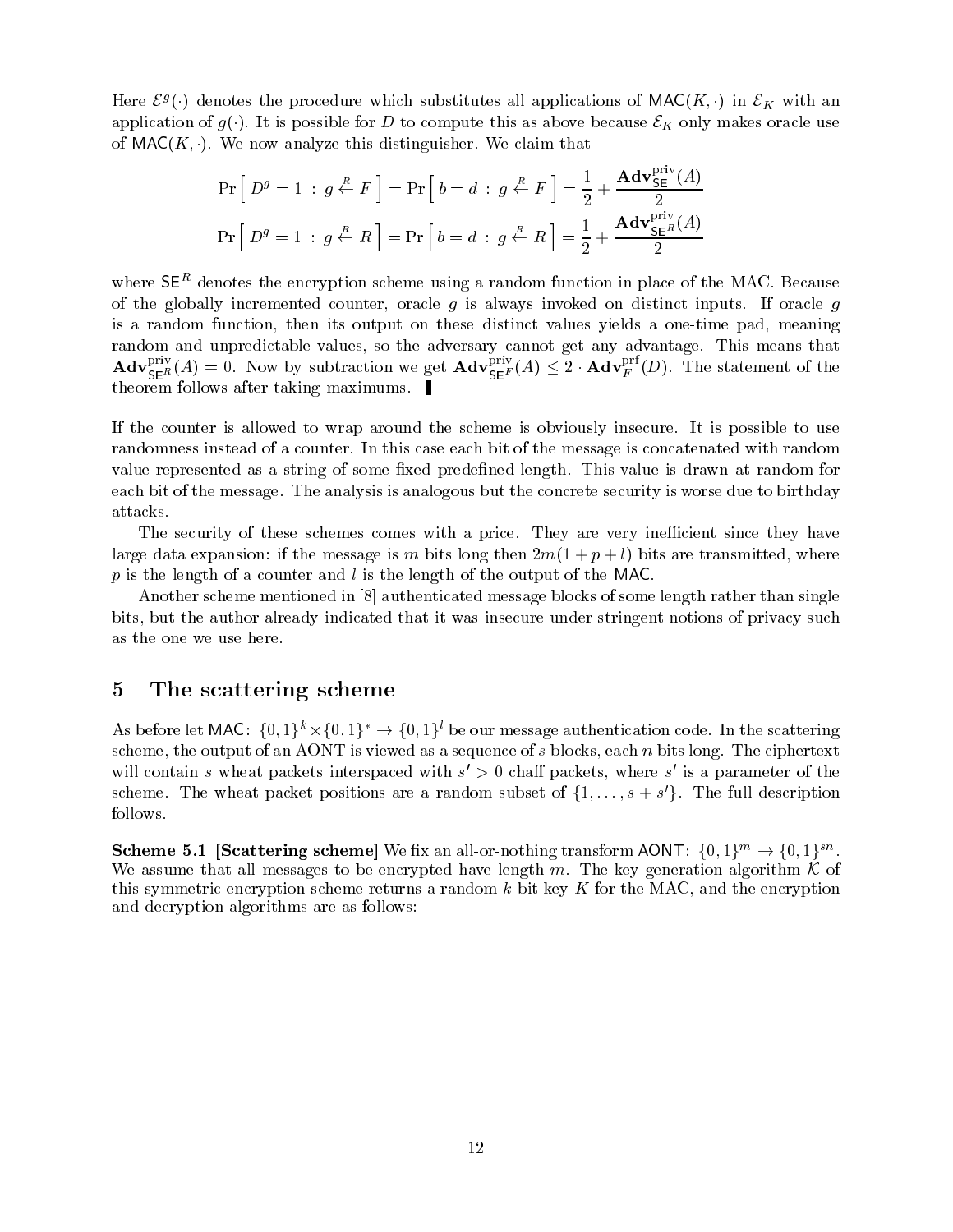```
\mathbf{A}M' \leftarrow \text{AONT}(M)Parse M' as m_1||m_2||\cdots ||m_s where |m_i| = nPick S \subseteq \{1,\ldots,s+s\} at random subject to |S| = s<br>
j \leftarrow 0j \leftarrow 0\mathtt{for}~ i=1,\dots,s+s ao
             If it is a set of the set of the set of the set of the set of the set of the set of the set of the set of the
                  j \leftarrow j + 1tg[i] \leftarrow \textsf{MAC}(K, m_j)Pkt[i] \leftarrow (m_j, tg[i])else
                  dt[i] \stackrel{\mu}{\leftarrow} \{0,1\}^n\text{tg}[i] \stackrel{R}{\leftarrow} \{0,1\}^l\small \text{Pkt}[i] \gets (\text{dt}[i], \text{tg}[i])EndIf
       EndFor
                                                                                               \frac{1}{2}{\tt ror} \ i=1,\ldots,s+s \ \ {\tt do}Parse Pkt<sub>i</sub> as (dt, tg)If \mathsf{MAC}(K, dt) = tgthen m_i \leftarrow dtEndFor
                                                                                                     M \leftarrow \text{AUN} \left[ \begin{array}{c} m_1 || m_2 || \cdots || m_s \end{array} \right]Return M
```
We claim that this is a chaff-and-winnow based encryption scheme. We need to check that it has the form of Definition 3.3 for some ATPT. The MakeWheat procedure takes M and returns  $m_1, \ldots, m_s$ as computed above. The AddChaff procedure would get as input the wheat packets corresponding to this data stream. It would create the  $s$  -chair packets, pick the set  $S$  at random as above, and interspace the wheat and chair packets appropriately to get the packet stream  $PKU[1],\ldots, PKU[8+8].$ The Recover procedure would receive  $m_1,\ldots,m_s$ , concatenate them to get M', and apply AONT<sup>-1</sup> to get  $M$ .

and the contract of the contract of the contract of the contract of the contract of the contract of

Return  $\Gamma$  KU[1],  $\Gamma$  KU[2],...  $\Gamma$  KU[ $S + S$ ]

The most obvious attack is to test each group of s packets to see whether they are the wheat packets. The adversary goes through all size s subsets of the packets. In each case it forms a candidate output of AONT and applies AONT1 . Assuming it knows some partial information about the message, it can tell when it got the choice of the subset right. The time taken by this attack is proportional to  $\binom{s+s}{s}$ .

The intuition for security given in [8] is that this is the best possible attack. The complexity is large as long as both  $s$  and  $s$  are above some minimal threshold; for example, both more than 120. Accordingly we could set  $s = 128$  and choose the AONT so that its output always had at least 128  $\,$ blocks.

A closer look reveals however that security is not so straightforward. For example, another thing to consider is the effect of equal data blocks. If the data blocks in two packets are equal, an adversary can get some information by looking at their tags: if the tags are unequal, they cannot both be wheat packets, because the MAC is deterministic. This can reduce the complexity of an attack, indicating that the time-complexity of an attack must also be a function of the block size n of the output.

There are other such considerations, but more importantly, we claim that Rivest's notion of security for the AONT (namely Definition 2.3) can be shown to be insufficient to make this scheme secure. An example illustrating this is to consider an AONT each of whose output blocks has the property that the first few bits are 0. (One can show that if any AONT meeting Definition 2.3 exists, then so does one with this property.) But with this AONT, Scheme 5.1 can be broken because wheat packets can be distinguished from chaff packets: the wheat packets are the ones whose data has first few bits zero.

The example AONT we constructed above does not however meet Boyko's stronger notion of security for AONTs [5], so the next question is whether Scheme 5.1 could be proven secure under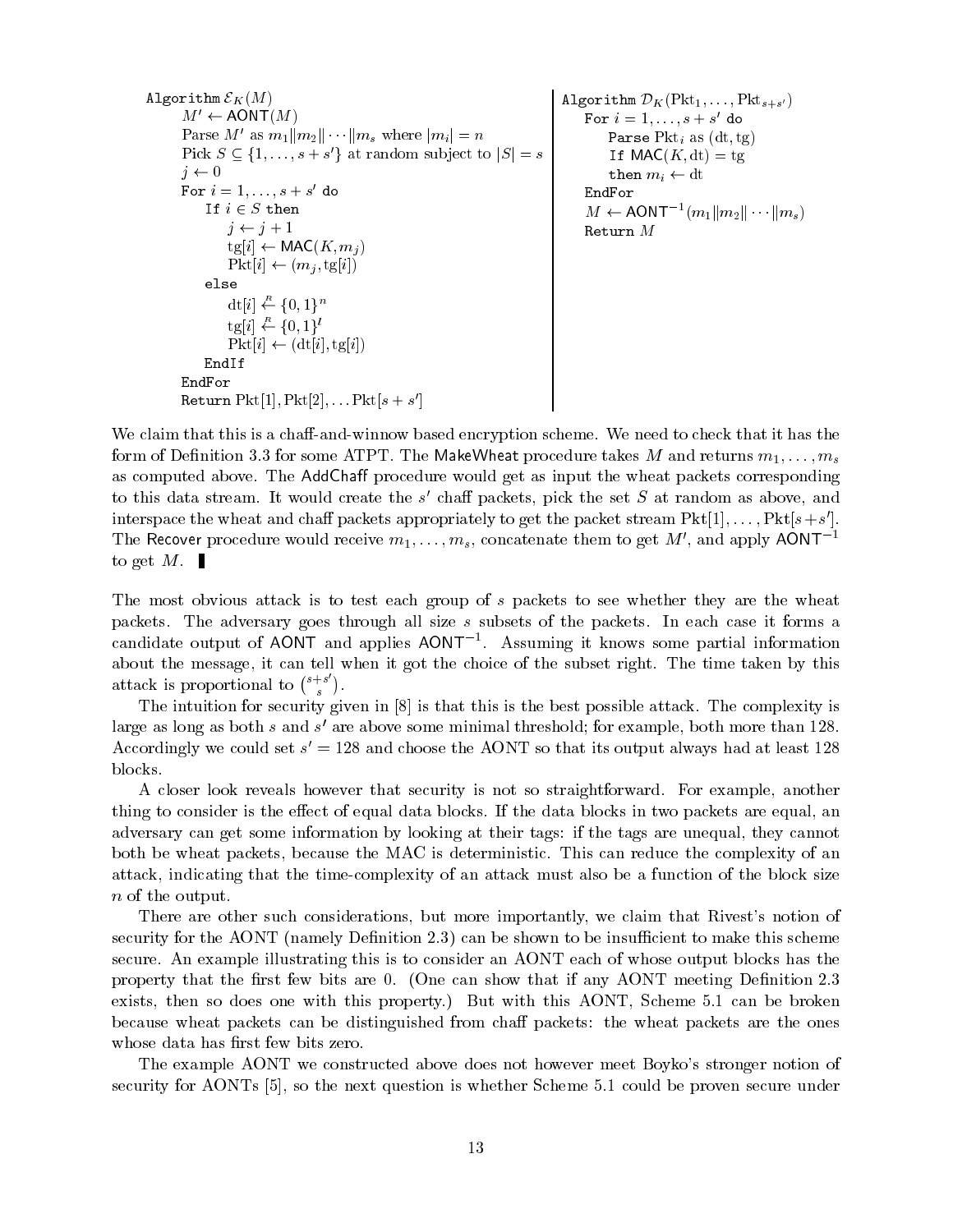this stronger notion. However even with this stronger notion it is unclear one can prove security. The reason is that the ciphertext contains the complete output of the AONT, while the security property of the AONT pertains to a setting where the adversary has no information about at least one block of the output of the AONT. This makes it unclear how to do a reduction. Indeed, the security property of an AONT does not seem to mesh well with what is required to prove security of Scheme 5.1. We will see next that a positive statement can be made by considering a particular AONT, namely the OAEP transform of Bellare and Rogaway [4]. But in general, as the transform used in the initial step, an AONT seems to be neither sufficient nor necessary for the security of Scheme 5.1.

The OAEP transform appeals to random oracles G:  $\{0,1\}^n \rightarrow \{0,1\}^n$  and  $H: \{0,1\}^n \rightarrow$  $\{0, 1\}^n$  where n is the length of the OAEP seed and m as usual is the message length. It takes as input an  $m$ -bit string  $M$  and proceeds as follows-

Algorithm  $\mathsf{OAEP}^{G,H}(M)$  $r \leftarrow \{0, 1\}^n$  ;  $y \leftarrow G(r) \oplus M$  ;  $w \leftarrow H(y) \oplus r$  ; Return  $w||y$ 

Boyko showed that OAEP is an AONT, but this will not help us here given the above discussion. Instead, we go back to the transform itself and prove the security of Scheme 5.1 when AONT is set to OAEP.

As with any proof concerning OAEP, we work in the random oracle model of [3]. We must "lift" our definitions to allow all algorithms and parties, including the adversary, access to the random oracles  $G, H$ . Briefly, modify  $\mathtt{Exp}_{\mathsf{SE}}^{\ast\ast}(A, b)$  in Definition 2.1 to begin by picking  $G, H$  randomly.  $A$ liow E $\alpha$  oracle access to G; H. Allow the scheme advantage to take extra parameters, parameters, parameters, parameters, parameters, parameters, parameters, parameters, parameters, parameters, parameters, parameters,  ${\bf Adv}_{\sf SE}^+(t,q,\mu;q_G,q_H),$  these being bounds on the number of queries made by the adversary to the oracles in question. T

The bound below reflects the above intuition: it is inversely proportional to  $\binom{s+s}{s}$  and also to  $2$  . This shows that for OAEP the security is what one would have liked it to be for a  $\,$  good  $\,$ AONT.

**Theorem 5.2** Let n, m be integers with m a multiple of n. Let MAC:  $\{0, 1\}^* \times \{0, 1\}^* \rightarrow \{0, 1\}^*$ be a pseudorandom function. Let  $SE = (K, \mathcal{E}, \mathcal{D})$  be Scheme 5.1 using OAEP as the AONT, with parameters  $n, s, s'$  where  $s = m/n + 1$ . For any  $t, q$  we let  $\mu = nq(s-1)$ . Assume  $q_H \leq 2^n/2$  and  $q_G \leq (1/2) \cdot {\binom{s+s}{s}}$ . Then

$$
\mathbf{Adv}_{\mathsf{SE}}^{\mathsf{priv}}(t,q,\mu;q_G,q_H) \;\; \leq \;\; \frac{2q_H}{\binom{s+s'}{s-1}} + \frac{2q_G + (q+1)^2 \cdot [(s+s')^2+1]}{2^n} + \mathbf{Adv}_{\mathsf{MAC}}^{\mathsf{prf}}(t',q',\mu')
$$

where  $t = t$ ,  $q = q(s + s)$  and  $\mu = nq(s + s)$ .

**Proof of Theorem 5.2:** The main step in the analysis is to consider the scheme which uses, in place of  $\textsf{MAC}(K, \cdot)$ , a truly random function of the same domain and range. Now we consider an adversary making q queries to its encryption oracle,  $q_G$  queries to G, and  $q_H$  queries to H, and show that in this case

$$
\mathbf{Adv}_{\mathsf{SE}}^{\text{priv}}(A) \ \leq \ \frac{2q_H}{\binom{s+s'}{s-1}} + \frac{2q_G + (q+1)^2 \cdot [(s+s')^2 + 1]}{2^n} \ . \tag{1}
$$

Once we have shown this, the theorem follows by a standard simulation argument for pseudorandom functions which is omitted.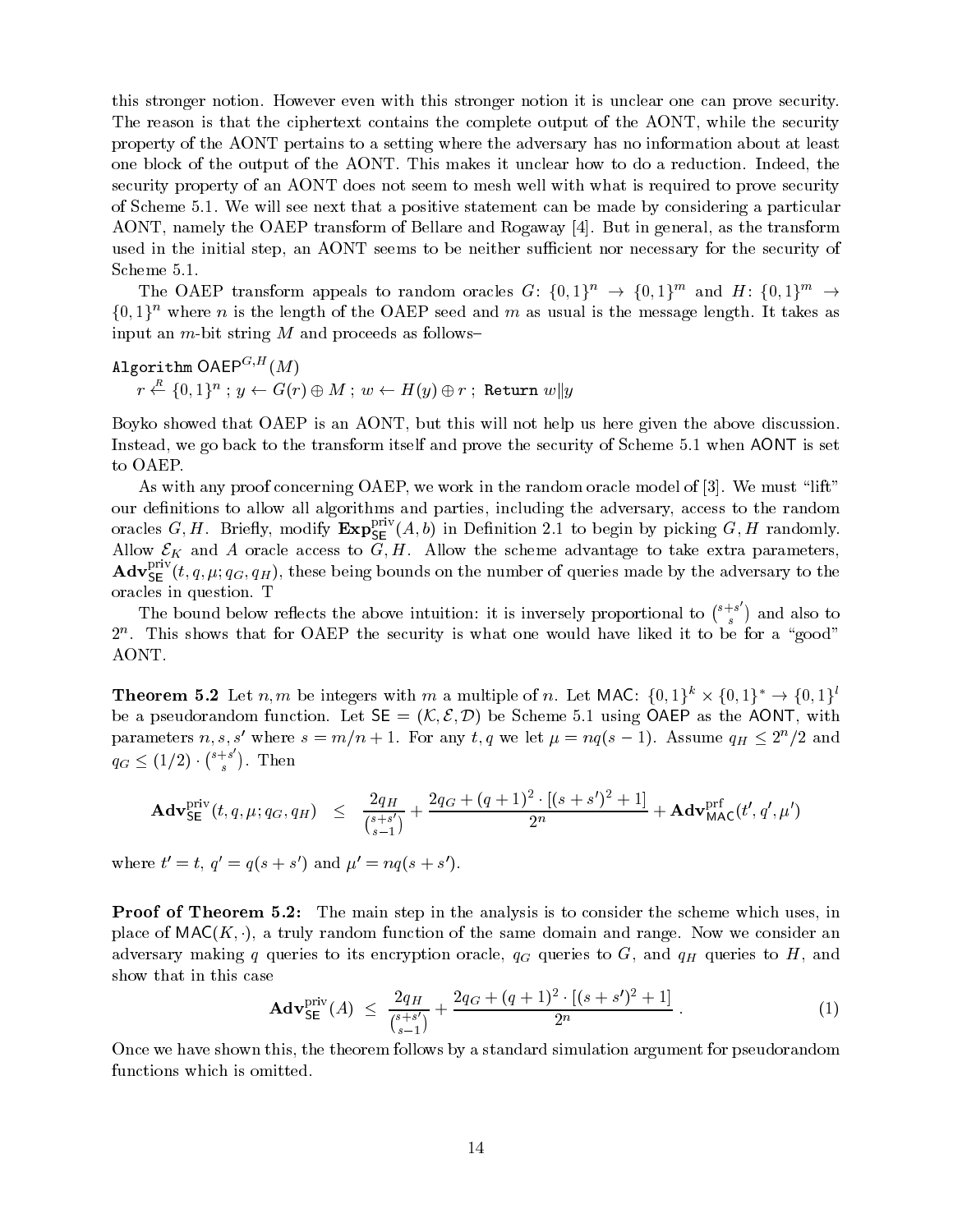In its find stage A outputs challenge messages  $M_0, M_1$ . Then it gets a challenge ciphertext C which is an encryption of  $M_b$  for a challenge bit b. Let r, y denote the values in the computation of OAEP<sup>G,H</sup>(M<sub>b</sub>). Let AskR be the event that A makes G-oracle query r. Let AskY be the event that A makes H-oracle query y. Let Corr denote the event that  $A$  is correct, meaning its output equals the bit b. Then

$$
Pr[Corr] = Pr[Corr | AskR] \cdot Pr[AskR] + Pr[C | \neg AskR] \cdot Pr[\neg AskR]
$$
  
\n
$$
\leq Pr[AskR] + Pr[C | \neg AskR]
$$
  
\n
$$
\leq Pr[AskR] + \frac{1}{2}.
$$

The last term is because if A did not see  $G(r)$ , it has no advantage in predicting b. So we need to upper bound Pr[AskR]. Let AskR<sup>i</sup> and AskY<sup>i</sup> denote the events that A's i'th query to a random oracle is  $r$  or  $y$  respectively. Then

$$
\begin{array}{lcl} \Pr[\,\mathsf{AskR}\,] &\leq & \Pr[\,\mathsf{AskR}\vee\mathsf{AskY}\,] \\ &\leq & \Pr\left[\,\mathsf{AskR}^1\vee\mathsf{AskY}^1\,\right] + \sum_{i=2}^{q_G+q_H} \Pr\left[\,\left(\mathsf{AskR}^i\vee\mathsf{AskY}^i\right) \big|\, \bigwedge_{j=1}^{i-1} \neg \mathsf{AskR}^j \wedge \neg \mathsf{AskY}^j\,\right] \, . \end{array}
$$

As long as r was a query to G and y was not a query to H the adversary knows nothing about  $H(y)$ . So reasoning be any value. By the same reasoning and adversary does not know value. By the same reasoning and adversary does not know value. By the same reasoning and adversary does not know value. By the same reas anything about the value of  $y = G(r) \oplus M$ . Let Dist denote the event that all the  $(q + 1)(s + s')$ blocks that form the output of the OAEP transform on the queried messages and on the challenge messages are distinct. (If  $\neg$ Dist then an adversary can get some information by looking at the tags of equal blocks as discussed above.) We will say the adversary has won if Dist occurs. Now we claim that for any  $i > 1$  we have

$$
\begin{array}{lcl} \Pr\left[\right. {\sf AskR}^{i} \left| \right. {\sf Dist} \wedge \bigwedge_{j=1}^{i-1} \neg {\sf AskR}^{j} \wedge \neg {\sf AskY}^{j} \left] & \leq & \frac{1}{2^{n}-(i-1)} \\ \Pr\left[\left. {\sf AskY}^{i} \left| \right. {\sf Dist} \wedge \bigwedge_{j=1}^{i-1} \neg {\sf AskR}^{j} \wedge \neg {\sf AskY}^{j} \right. \right] & \leq & \frac{1}{\binom{s+s'}{s-1}-(i-1)} \ . \end{array}
$$

This is by the above reasoning combined with the fact that if Dist occurs then there are  $\binom{s+s}{s-1}$ different possible choices for y. (Recall y is  $s-1$  blocks long.) We assumed that  $q_H \leq 2^n/2$  and  $q_G \leq (1/2) \cdot {\binom{s+s}{s}}$ . So

$$
\Pr\left[\text{ AskR} \mid \text{Dist}\right] \; \le \; \sum_{j=0}^{q_G-1} \frac{1}{2^n-j} + \sum_{j=0}^{q_H-1} \frac{1}{\binom{s+s'}{s-1}-j} \; \le \; \frac{2q_G}{2^n} + \frac{2q_H}{\binom{s+s'}{s-1}} \; .
$$

On the other hand Dist can fail for two reasons. One is that the same seed was picked twice. Another is a standard birthday conision. Together this means that Pr  $[$   $\neg$ Dist  $[$   $\leq$   $(q+1)^2$   $\cdot$   $|(s+s|)^2+1|/2^2$  . Putting all this together gives us Equation  $(1)$ .

## 6 A new chaffing and winnowing scheme

Here we suggest an alternative scheme that has low data expansion and analyze its advantage function. It returns to much more "standard" paradigms of encryption than the scattering scheme. Simply apply an AONT to the message and then encrypt the first block of the message. If the last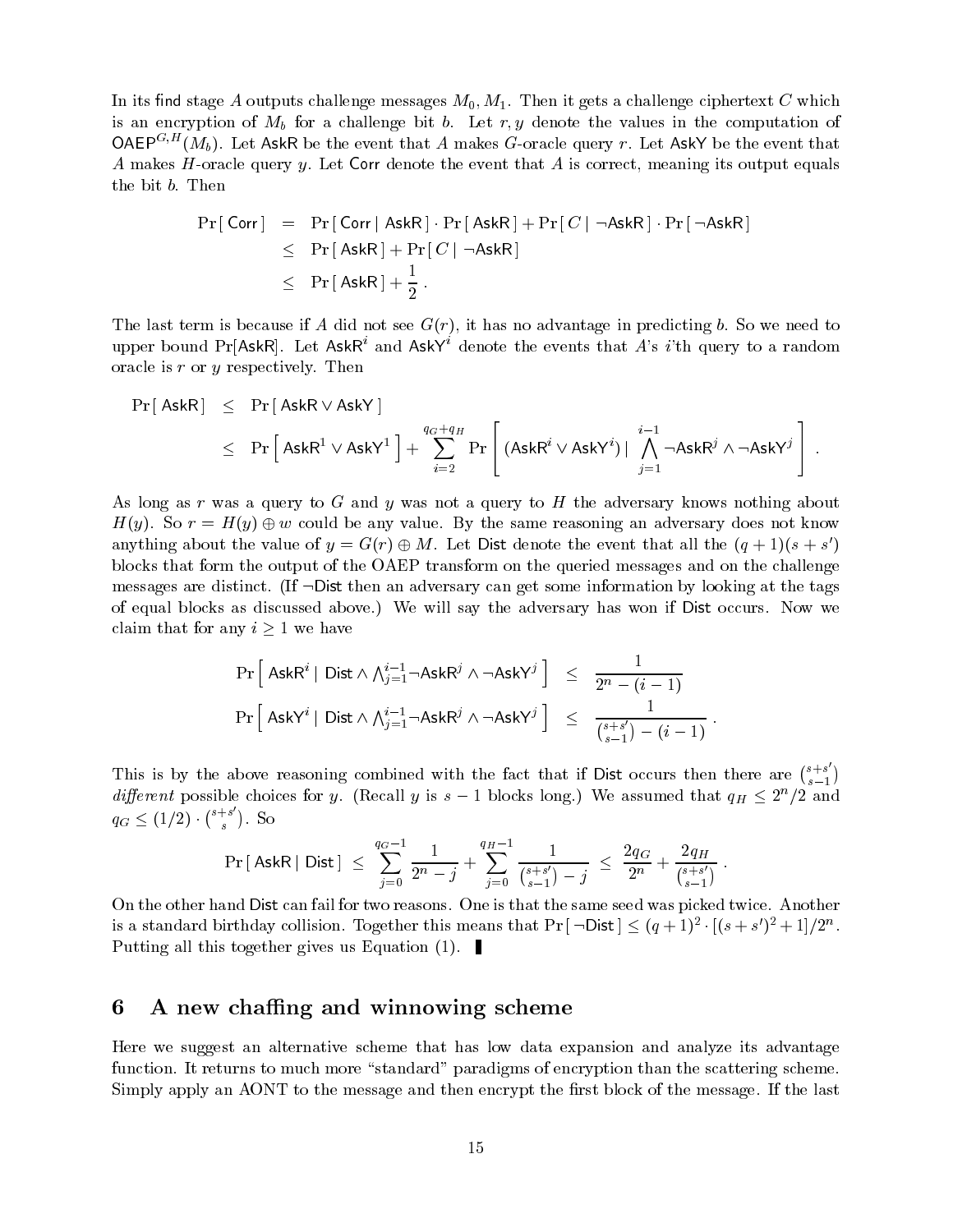encryption is done by chaffing-and-winnowing, say using the bit-by-bit scheme, the whole scheme is also a chaffing and winnowing scheme, since the AONT is keyless. The savings in bandwidth comes from the fact that the number of bits encrypted using the bit-by-bit scheme is independent of the length of the message. The construction is presented using an arbitrary symmetric encryption scheme se to encrypt the first block of the output of the AONT, since the analysis can be done at this general level.

**Scheme 6.1** Let AONT be an all-or-nothing transform taking input messages of length  $m$  and returning outputs of length sn. The output is viewed as a sequence of n-bit blocks. Let se  $=$  $(\mathcal{K}, e, a)$  be a given symmetric encryption scheme with message space  $\{0, 1\}$  . The new scheme is  $SE = (K, \mathcal{E}, \mathcal{D})$  where

 $\mathbf{B}$  and  $\mathbf{B}$  and  $\mathbf{B}$  and  $\mathbf{B}$  $M' \leftarrow \text{AONT}(M)$ Let  $m'$  be the first block of  $M'$  and  $m''$  the rest  $C_1 \leftarrow \mathsf{e}_K(m)$ Return  $C_1 \|(m'', \text{MAC}(K, m''))$ Algorithm  $\nu_K$ ( $C_1$ ||( $m$ , $\tau$ ))  $m' \leftarrow d_K(C_1)$  $M' \leftarrow m' \Vert m''$  $M \leftarrow$  AUNI  $(M)$ 

Return  $M$ 

We claim that if se is Scheme  $4.1$  then the above is a chaff-and-winnow based encryption scheme. We need to check that it has the form of Definition 3.3 for some ATPT. Note that when se is Scheme 4.1,  $C_1$  will have the form  $Pkt[1,0], Ptt[1,1],\ldots, Ptt[n,0], Ptt[n,1].$  The MakeWheat procedure takes M and returns  $b_1 || \langle \text{ctr} \rangle, \ldots, b_n || \langle \text{ctr} + n \rangle, m'',$  where  $b_1 \ldots b_n$  are the first n bits of AONT(M) and the  $m<sup>0</sup>$  is the rest. The AddChaff procedure would get as input the wheat packets corresponding to this data stream, namely  $Pkt[1, b_1], \ldots, Pkt[n, b_n], (m'', MAC(K, m''))$ . It would create the packets  $\mathbf{I}$   $\mathbf{A}$ 

 $Pkt[1,0], Pkt[1,1],\ldots, Pkt[n,0], Pkt[n,1], (m'', MAC(K,m''))$ .

The Recover procedure would receive  $b_1 \|\langle \text{ctr}\rangle, \ldots, b_n \|\langle \text{ctr} + n\rangle, m^n\rangle$  and would drop the counter values to get  $M = b_1 \dots b_n || m$ , perform AONT $\top (M)$  and return M.

More generally, the above is a chaff-and-winnow based encryption scheme as long as se is any chaff-and-winnow based encryption scheme, not just Scheme 4.1.

We now analyze the security of Scheme 6.1 at a general level. Refer to Definition 2.3 for the definition of the advantage function of AONT and note that  $L = 1$  in this case, meaning we are requiring security only in the case where the first block is the one not provided to the adversary.

Note that the MAC attached to  $m''$  is irrelevant to security; it is only there in order to make the final scheme a chaffing and winnowing scheme. Accordingly, the advantage function of the MAC does not show up in the following theorem.

**Theorem 6.2** Let se =  $(K, e, d)$  be a given, secure symmetric encryption scheme with message  $space$   $\{0,1\}^n$ . Let AONT be a given, secure all-or-nothing transform. We associate to them the symmetric encryption scheme  $\mathsf{SE} = (\mathcal{N}, \mathcal{L}, \mathcal{D})$  of Scheme 6.1, with message space  $\{0, 1\}^{\ldots}$ . Let  $\mu = qm$ . Then

$$
\mathbf{Adv}^{\mathop{\text{\rm priv}}}_{\mathsf{SE}}(t,q,\mu) \;\; \leq \;\; 2 \cdot \mathbf{Adv}^{\mathop{\text{\rm priv}}}_{\mathsf{se}}(t,q,qn) + \mathbf{Adv}^{\mathop{\text{\rm aont}}}_{\mathsf{AONT},1}(t) \; .
$$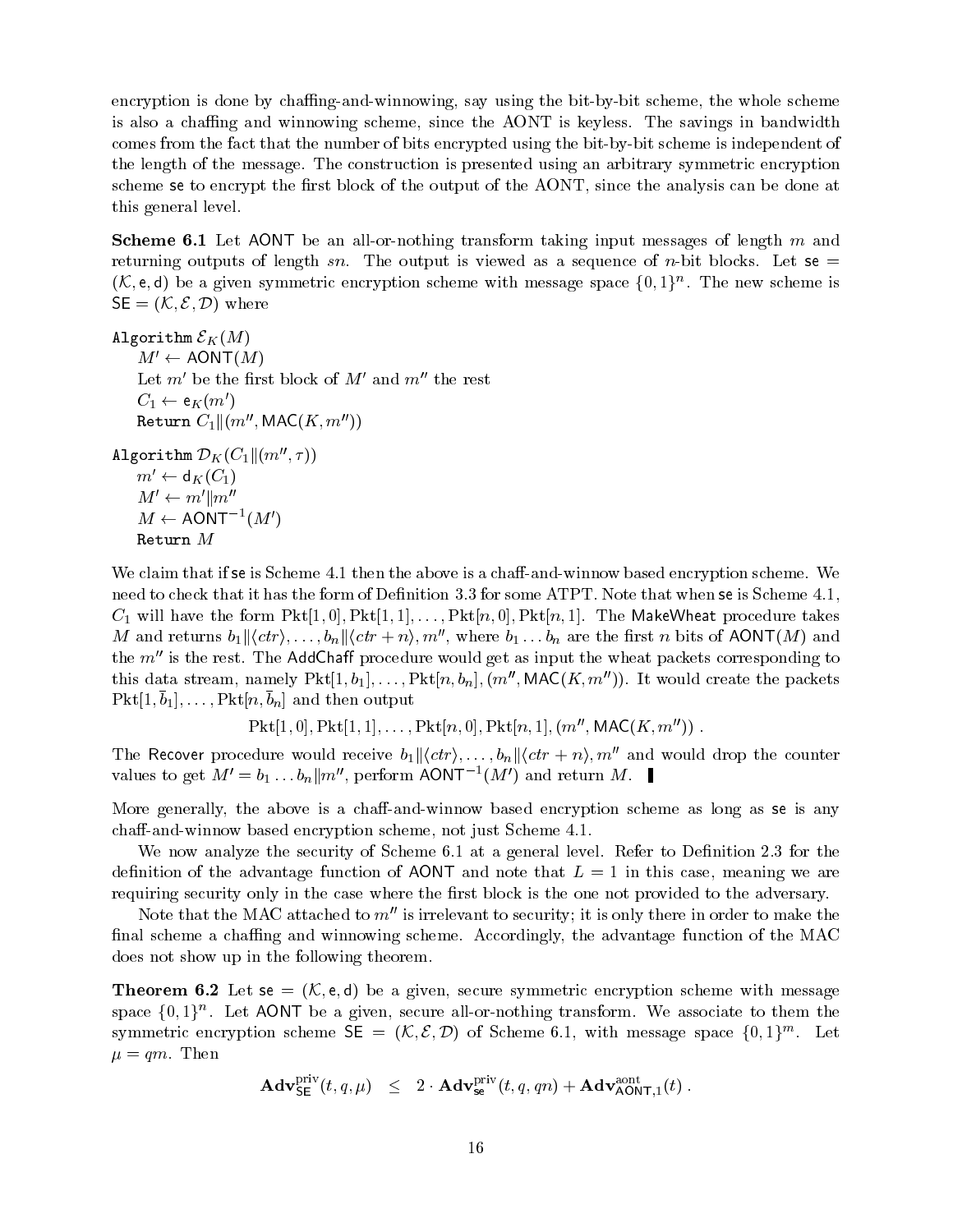This is proved below. First however we state the corollary for the case where se is the bit-by-bit chaff-and-winnow scheme.

Corollary 6.3 Let MAC:  $\{0, 1\}^n \times \{0, 1\}^n \rightarrow \{0, 1\}^n$  be a pseudorandom function and let AONT be an all-or-nothing transform with input length m, output length sn. Let  $SE = (K, \mathcal{E}, \mathcal{D})$  be Scheme 6.1 using AONT as the all-or-nothing transform and Scheme 4.1 as se. Assume the counter in the latter is p-bits long. Then for any t, q,  $\mu$  with  $\mu = qm$  and  $qn < 2^p$ -

$$
\mathbf{Adv}^{\mathsf{priv}}_{\mathsf{SE}}(t,q,\mu) \;\; \leq \;\; 4 \cdot \mathbf{Adv}^{\mathsf{prf}}_{\mathsf{MAC}}(t,q_1,\mu_1) + \mathbf{Adv}^{\mathsf{aont}}_{\mathsf{AONT},1}(t)
$$

where  $q_1 = qn$  and  $\mu_1 = (s + p)n$ .

**Proof:** This follows from Theorem 6.2 and Theorem 4.2. Details omitted.

**Proof of Theorem 6.2:** Let A be an adversary attacking the scheme SE. We will construct an adversary B attacking se and an adversary C attacking AONT such that

$$
\mathbf{Adv}_{\mathsf{SE}}^{\text{priv}}(A) = 2 \cdot \mathbf{Adv}_{\mathsf{se}}^{\text{priv}}(B) + \mathbf{Adv}_{\mathsf{AONT},1}^{\text{aont}}(C) \,. \tag{2}
$$

Furthermore the resources used by  $B, C$  are related to those of A in the appropriate manner to yield the theorem. In the following we will for simplicity ignore the MAC function since it won't affect security.

We first define four (hybrid) experiments. Let  $e_K(\cdot), \mathcal{E}_K(\cdot)$  denote the encryption procedures of se; SE respectively.

Experiment 1  $K \stackrel{R}{\leftarrow} \{0,1\}^k$  $(M_0, M_1, St) \leftarrow A^{\mathcal{E}_K(\cdot)}$  (find)  $A_0 \leftarrow \text{AONT}(M_0)$ Let  $A_0'$  be the first block of  $A_0$  and  $A_0''$  the rest  $m \stackrel{R}{\leftarrow} \{0,1\}^r$  $C \leftarrow \mathsf{e}_K(m)||A_0^{\prime\prime}$  $c \leftarrow A^{\mathcal{E}_K(\cdot)}(\mathsf{guess}, C, St)$ Return  $c$ 

Experiment 3  $K \stackrel{R}{\leftarrow} \{0,1\}^k$  $(M_0, M_1, St) \leftarrow A^{\mathcal{E}_K(\cdot)}$  (find)  $A_0 \leftarrow \text{AONT}(M_0)$ Let  $A'_0$  be the first block of  $A_0$  and  $A''_0$  the rest  $C \leftarrow \mathsf{e}_K(A_0')||A_0''|$  $c \leftarrow A^{\mathcal{E}_K(\cdot)}$ (guess,  $C, St$ ) Return  $c$ 

Experiment 2  $K \stackrel{R}{\leftarrow} \{0,1\}^k$  $(M_0, M_1, St) \leftarrow A^{\mathcal{E}_K(\cdot)}(\text{find})$  $A_1 \leftarrow \text{AONT}(M_1)$ Let  $A_1'$  be the first block of  $A_1$  and  $A_1''$  the rest  $m \leftarrow \{0,1\}^r$  $C \leftarrow \mathsf{e}_K(m)||A_1''$  $c \leftarrow A^{\mathcal{E}_K(\cdot)}(\text{guess}, C, St)$  $Return c$ 

Experiment 4  $K \stackrel{R}{\leftarrow} \{0,1\}^k$  $(M_0, M_1, St) \leftarrow A^{\mathcal{E}_K(\cdot)}$ (find)  $A_1 \leftarrow \text{AONT}(M_1)$ Let  $A_1'$  be the first block of  $A_1$  and  $A_1''$  the rest  $C \leftarrow \mathsf{e}_K(A_1')||A_1''$  $c \leftarrow A^{\mathcal{E}_K(\cdot)}$  (guess,  $C, St$ ) Return c

Let  $P_i$  be the probability that experiment i outputs 0. By definition of the advantage of A

$$
\mathbf{Adv}_{\mathsf{SE}}^{\text{priv}}(A) = P_3 - P_4 = (P_3 - P_1) + (P_2 - P_4) + (P_1 - P_2) \,. \tag{3}
$$
\nthe algorithms  $B$  and  $C$  as follows

Now we define Now we dene the algorithms B and C as follows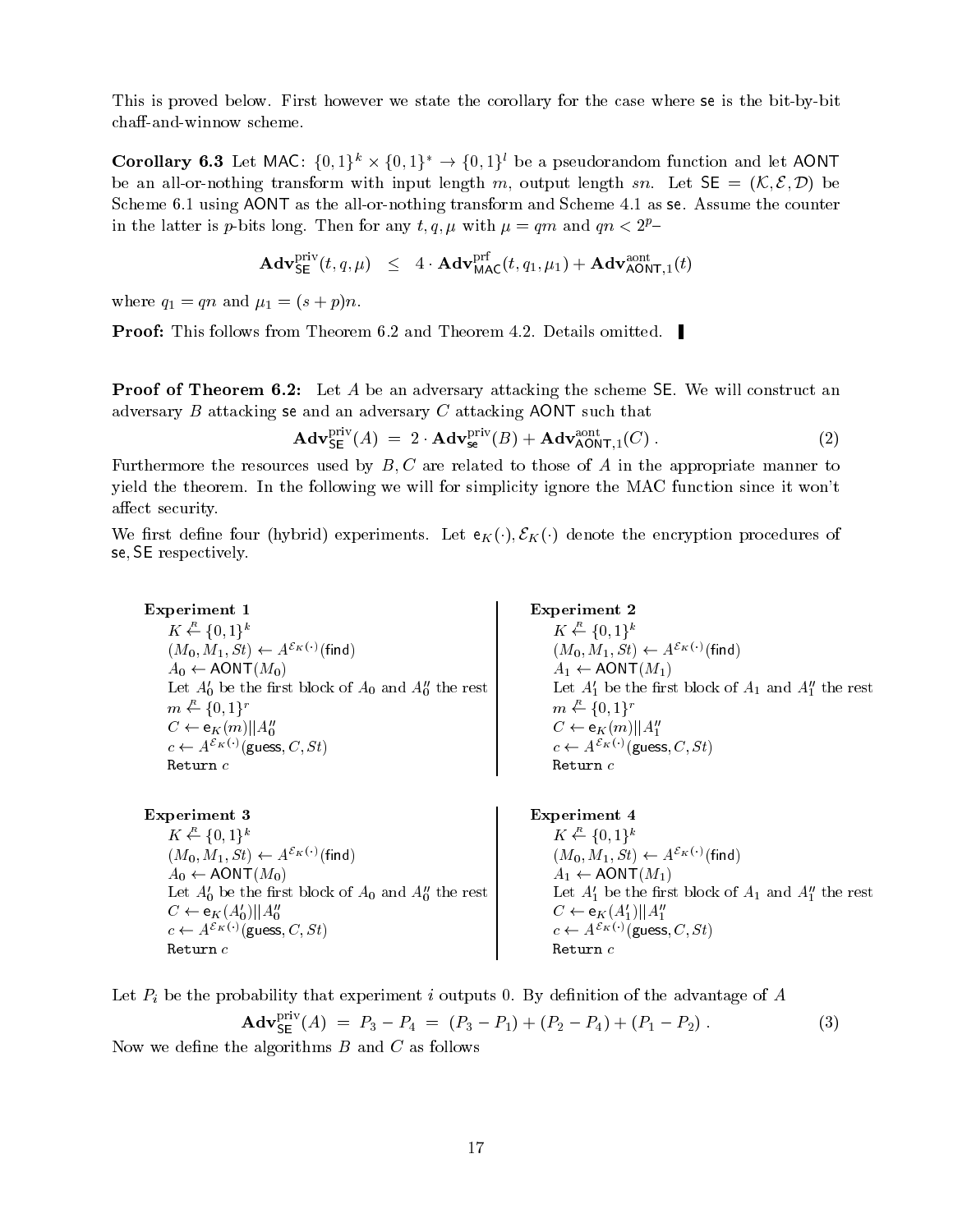Adversary  $B^{\mathsf{e}_K(\cdot)}(\mathsf{find})$  $b \stackrel{R}{\leftarrow} \{0,1\}$  $(M_0, M_1, St) \leftarrow A^{\mathcal{E}_K(\cdot)}$ (find)  $m \leftarrow \{0,1\}^r$  $A_b \leftarrow \text{AONT}(M_b)$ Let  $A'_b$  be the first r bits of  $A_b$  and  $A''_b$  the rest If  $b=0$  then  $return(A'_0, m, (A''_0, St))$ else  $\mathtt{return}(m, A'_1, (A''_1, St))$ EndIf  $\texttt{Aaversary } D^{\texttt{max}} \cup (\texttt{guess}, \texttt{C}, (\texttt{A}_b, \texttt{b}_b))$  $C \leftarrow C||A_b$  $a \leftarrow A^{-\alpha} \vee (\text{guess}, \cup, \partial t)$ Return  $d$ Adversary  $C$ (find)  $(M_0, M_1, St) \leftarrow A^{\mathcal{E}_K(\cdot)}(\mathsf{find})$ Return  $(M_0, M_1, St)$ Adversary  $C$ (guess,  $C, St$ )  $K \stackrel{R}{\leftarrow} \{0,1\}^k$  $m \stackrel{R}{\leftarrow} \{0,1\}^r$  $C \leftarrow e_K(m) || C$  $d \leftarrow A^{\mathcal{E}_K(\cdot)}$ (guess,  $C, St$ )

 $B = \begin{pmatrix} \n\frac{1}{2} & \frac{1}{2} & \frac{1}{2} & \frac{1}{2} & \frac{1}{2} & \frac{1}{2} & \frac{1}{2} & \frac{1}{2} & \frac{1}{2} & \frac{1}{2} & \frac{1}{2} & \frac{1}{2} & \frac{1}{2} & \frac{1}{2} & \frac{1}{2} & \frac{1}{2} & \frac{1}{2} & \frac{1}{2} & \frac{1}{2} & \frac{1}{2} & \frac{1}{2} & \frac{1}{2} & \frac{1}{2} & \frac{1}{2} & \frac{1}{2} & \frac{1}{2} & \frac$ own encryption oracle  $e_K(\cdot)$  and computing the AONT of a desired message, while C computes the AONT and encrypts the first part of a desired message by choosing the random key and simulating the  $e_K$  procedure. The advantage of  $B$  is

$$
\begin{aligned}\n\mathbf{Adv}_{\mathbf{se}}^{\text{priv}}(B) &= \Pr\left[\ \mathbf{Exp}_{\mathbf{SE}}(B,0) = 0 \ \right] - \Pr\left[\ \mathbf{Exp}_{\mathbf{SE}}(B,1) = 0 \right] \\
&= \frac{1}{2} \cdot (P_3 + P_2) - \frac{1}{2} \cdot (P_4 + P_1) \\
&= \frac{1}{2} \cdot (P_3 - P_1) + \frac{1}{2} \cdot (P_2 - P_4)\n\end{aligned}
$$

The advantage of C is

$$
\mathbf{Adv}_{\mathsf{AONT},1}^{\text{aont}}(C) = \Pr\Big[\mathbf{Exp}_{\mathsf{AONT},r}(C,0) = 0\Big] - \Pr\Big[\mathbf{Exp}_{\mathsf{AONT},r}(C,1) = 0\Big] \n= P_1 - P_2.
$$

Combining these two observations with Equation (3) yields Equation (2). The rest of the proof is standard and is omitted.

A concrete instantiation can be obtained by using OAEP in the role of the AONT. The security of this instantiation relies on the fact that OAEP is a secure AONT [5], and the concrete security can be obtained by combining the above with the results in [5]. (In that case we would have to lift all of the above to the random oracle model, but this is easily done.)

## Acknowledgments

## References

- [1] M. BELLARE, A. DESAI, E. JOKIPII AND P. ROGAWAY, "A concrete security treatment of symmetric encryption: Analysis of the DES modes of operation," Proceedings of the 38th Symposium on Foundations of Computer Science, IEEE, 1997.
- [2] M. Bellare, J. Kilian and P. Rogaway, \The security of cipher block chaining," Advances in  $Cryptography - Crypto 94$  Proceedings, Lecture Notes in Computer Science Vol. 839, Y. Desmedt ed., Springer-Verlag, 1994.